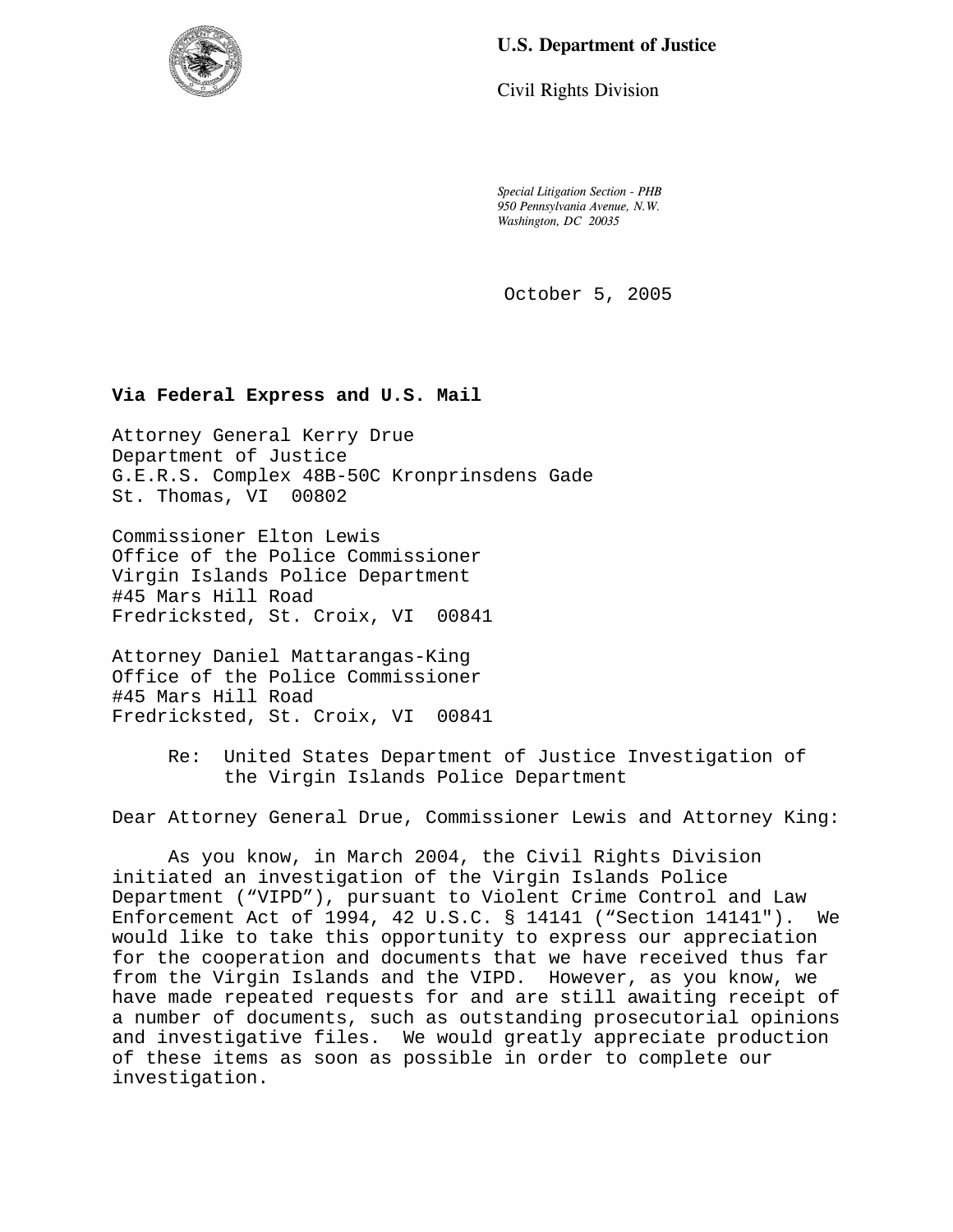To date, we have reviewed relevant VIPD policies and procedures and conducted interviews with Virgin Islands officials, VIPD command staff, a cross-section of VIPD supervisors and VIPD police officers.

At the beginning of our investigation, we committed to providing the Virgin Islands with technical assistance to improve VIPD's practices and procedures and ensure compliance with constitutional rights. During our meetings with you and the VIPD command staff in April, July and August 2004, we told you that we would provide in writing more specifics about recommendations our police practices experts had made orally. In this letter, we convey our recommendations regarding the VIPD's written policies. Important aspects of our fact-gathering process have yet to be completed, most notably reviewing documents related to specific incidents of VIPD officers' uses of force. Therefore, this letter is not meant to be exhaustive, but rather focuses on significant recommendations we can provide at this preliminary stage of our investigation.

We hope this letter will assist in our mutual goal of ensuring that the VIPD provides the best possible police service to the people of the Virgin Islands. We look forward to continued cooperation toward this goal. We would be happy to provide examples of policies used by other police departments that might address some of the issues we raise below.

#### **I. VIPD POLICIES AND PROCEDURES**

## **The VIPD should revise and update its policies and procedures to be consistent and comprehensive.**

Policies and procedures are the primary means by which police departments communicate their standards and expectations to their officers. Accordingly, it is essential that the VIPD's policies be comprehensive, comprehensible, up-to-date and consistent with relevant legal standards and contemporary police practices.

It is our understanding that the VIPD's policies and procedures are contained throughout various documents, including a police manual, a field manual, general orders and standard operating procedures. The official police and field manuals were adopted twenty years ago in 1985. Although some policies and procedures have been revised and updated through the issuance of general orders and standard operating procedures, the majority of the VIPD's policies and procedures remain outdated. Moreover,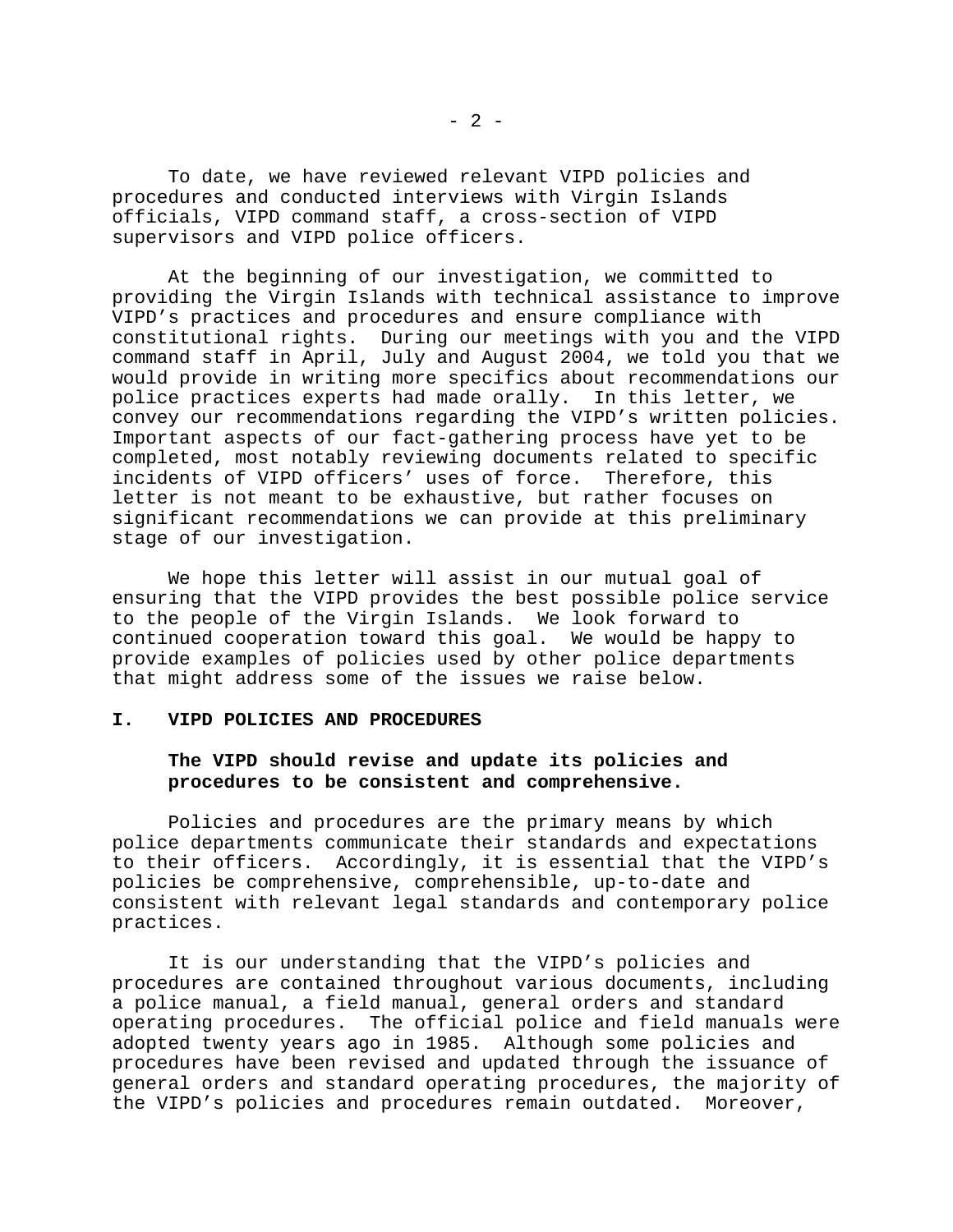the field and police manuals do not consistently incorporate subsequent changes. Significant VIPD policies, such as those relating to the use of force, use of firearms and investigations are not organized by subject matter in one document, but instead are spread throughout different documents. As we discuss in detail below, several VIPD policies and procedures are inconsistent with generally accepted police practices and are insufficiently detailed to provide the appropriate guidance for officer conduct.

VIPD policies and procedures should apply uniformly and consistently to all Virgin Islands police officers, whether they are located on St. Croix, St. Thomas or St. John. We understand that several VIPD policies and procedures vary from island to island. For example, the Standard Operating Procedure ("SOP") for the Internal Affairs Units ("IAU") for St. Croix and St. Thomas/St. John are different.<sup>1</sup> We understand that even officer uniforms vary for each island. It is important for a police department, even one with particular geographical boundaries such as the Virgin Islands, to have consistent policies, procedures and practices.

We recommend that the VIPD's policies and procedures be consolidated into one document for all three islands. Although we do not provide line-by-line edits and recommendations for all of the VIPD's policies and procedures, we have endeavored to provide the VIPD with general recommendations regarding generally accepted police practices for significant VIPD policies and procedures (i.e., use of force, citizen complaints, investigations, discipline, supervisory oversight and training).

We recommend that updated and complete policies and procedures be distributed to all officers, and all officers should provide a written acknowledgment of their receipt, review and understanding of all VIPD policies. We suggest VIPD designate an individual to be responsible for reviewing the manuals and any revisions or new policies to ensure consistency. This individual would also be responsible for ensuring that all officers receive copies of the manuals and revisions, and for maintaining copies of officers' signed acknowledgments.

 $1$  There is one IAU for St. Croix and another IAU for St. Thomas/St. John. Both IAUs are under the supervision of the Director of the Internal Affairs Bureau. For purposes of this letter, unless otherwise noted, references in this letter to the IAU SOP are references to the St. Croix IAU SOP, which appears to contain more information than the St. Thomas/St. John IAU SOP.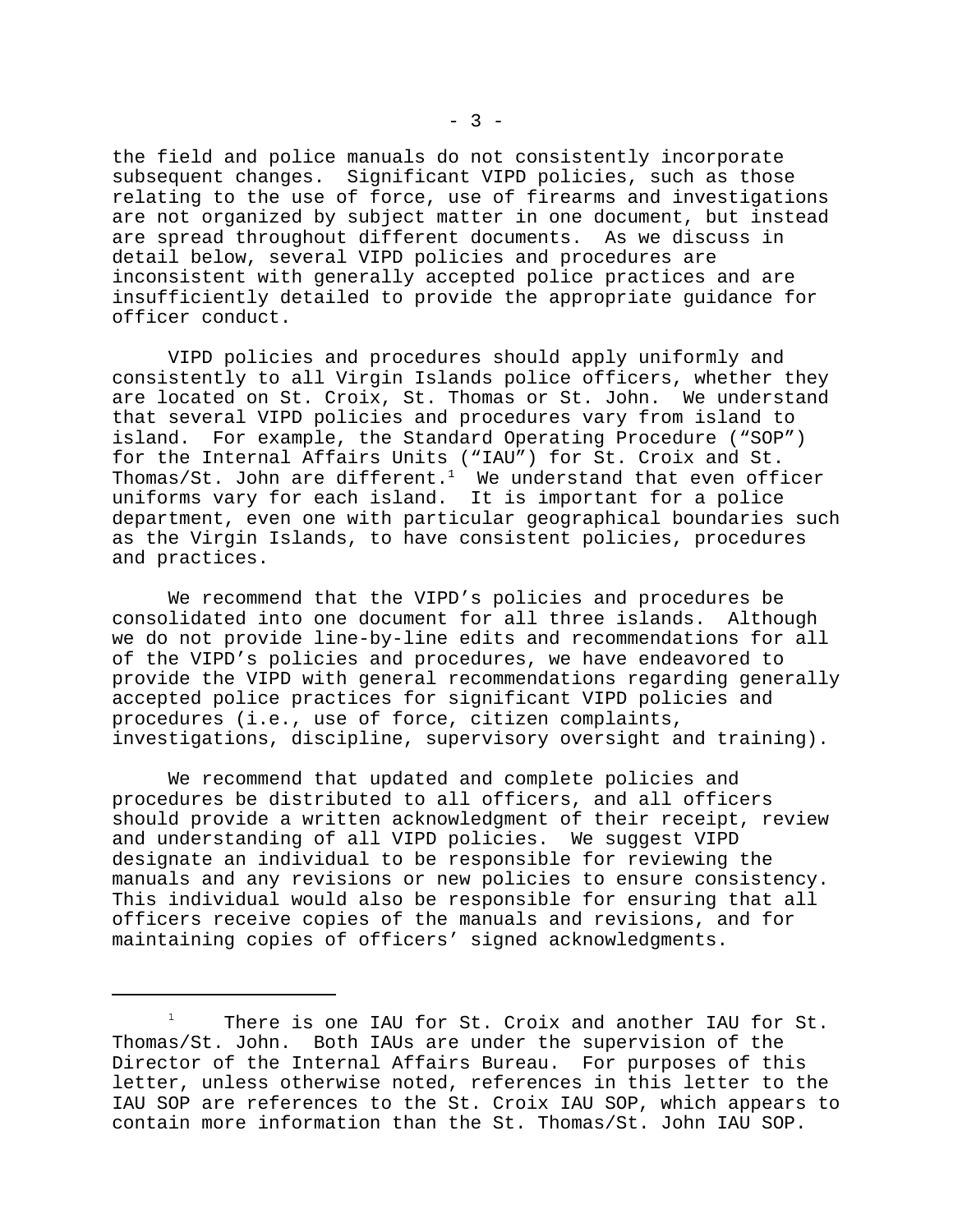#### **II. USE OF FORCE**

**The VIPD should revise its use of force policies regarding the use of force by VIPD officers and adopt an appropriate use of force continuum.** 

In the course of duty, police officers are sometimes required to use deadly and non-deadly force. Because the use of force can place officers, civilians and subjects at serious risk of harm, it is incumbent upon law enforcement agencies to ensure that officers use force appropriately. Use of force policies and procedures must clearly set forth standards for appropriate use of force that are in accordance with constitutional standards.

#### A. Legal Standards Governing the Use of Force

Uses of excessive force by police officers are violations of the Fourth Amendment and are analyzed under the Fourth Amendment's objective reasonableness standard. Graham v. Connor, 490 U.S. 386, 394 (1989). The analysis requires a balancing of the quality of intrusion on the individual's Fourth Amendment interests against the governmental interests. Id. at 396. The criteria courts apply to assess an excessive force claim include the severity of the crime at issue, whether the suspect presents an immediate safety threat to the officers or others, and whether the suspect is actively resisting or attempting to evade arrest. Id.; Abraham v. Raso, 183 F.3d 279, 288 (3d Cir. 1999). Lack of specific policy guidance on the appropriate use of force may lead officers to believe that they are justified in using force in situations in which it would be unreasonable or unnecessary. Conversely, unclear or overly general policies may result in officers refraining from using necessary and appropriate force out of an unwarranted fear of using excessive force.

The Supreme Court held that deadly force is permissible only when a suspect poses an immediate threat of serious physical harm to the officer or another person. Tennessee v. Garner, 471 U.S. 1 (1985). The only exception to this general rule is the "fleeing felon" rule, which allows police officers to use deadly force to prevent the escape of a suspect in cases where there is probable cause to believe the suspect either poses an immediate threat of serious harm to the officer or another, or has committed a crime involving the infliction or threatened infliction of serious physical harm. Id.; Abraham v. Raso, 183 F.3d 279, 288 (3d Cir. 1999). Yet, even in such circumstances, police are required to provide a warning, if feasible, before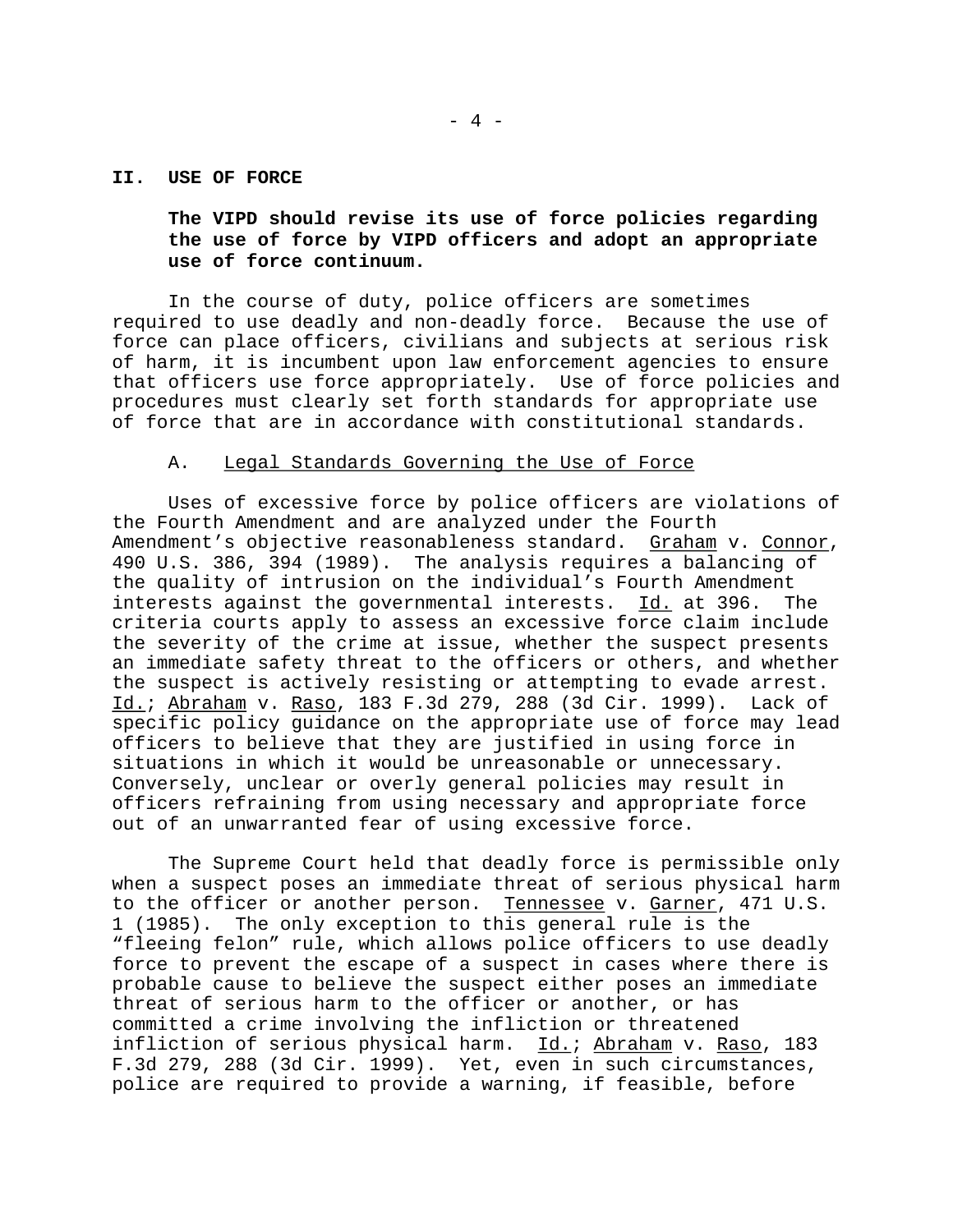using deadly force. Garner, 471 U.S. at 11. Deadly force is permissible only for as long as the threat remains. When the threat is over, the use of deadly force must stop. VIPD's use of force policy does not comport with these legal standards. Accordingly, as discussed in further detail below, we recommend that the VIPD's use of force policy be revised to incorporate these constitutional standards.

#### B. VIPD's Use of Force Policy<sup>2</sup>

Current VIPD policy instructs officers that they may use force as permitted by law, but the policy does not adequately identify authorized weapons or define key terms in the policy, such as "deadly force" and "deadly physical force." The use of force policy is inconsistent with applicable legal standards and does not outline the limitations on the use of deadly and nondeadly force, including de-escalation techniques.

We recommend the use of force policy identify the weapons that are authorized for use by the department and where each weapon falls on the use of force continuum, discussed in further detail below. We recommend that the VIPD define key terms, such as force, deadly physical force, serious use of force, serious bodily injury, etc. The definition of deadly force should include any use of force that is likely to cause death or serious bodily injury in accordance with Tennessee v. Garner, 471 U.S. 1 (1985). The lack of clear and consistent definitions of key terms in a use of force policy is particularly important given the current absence of in-service training for VIPD officers. We recommend that the VIPD's use of force policy identify any uses of force that are specifically prohibited or restricted to limited circumstances (e.g., choke holds or carotid control holds). The policy should include a description and the dangers of positional asphyxia and the methods and procedures to avoid it.

We recommend the VIPD use of force policy specify that

 $2^2$  During our tour of St. Croix we received a document labeled "Proposed Use of Force Policy, General Order 2004-001." General Order ("GO") 2004-001 is currently being used as VIPD's Use of Force Policy. Reportedly, however, the policy still requires the Governor's final approval before it is an official policy. Our observations and recommendations are based on our review of GO 2004-001 and, where applicable, the VIPD Police Manual, VIPD Field Manual, Standard Operating Procedures, and other relevant GOs.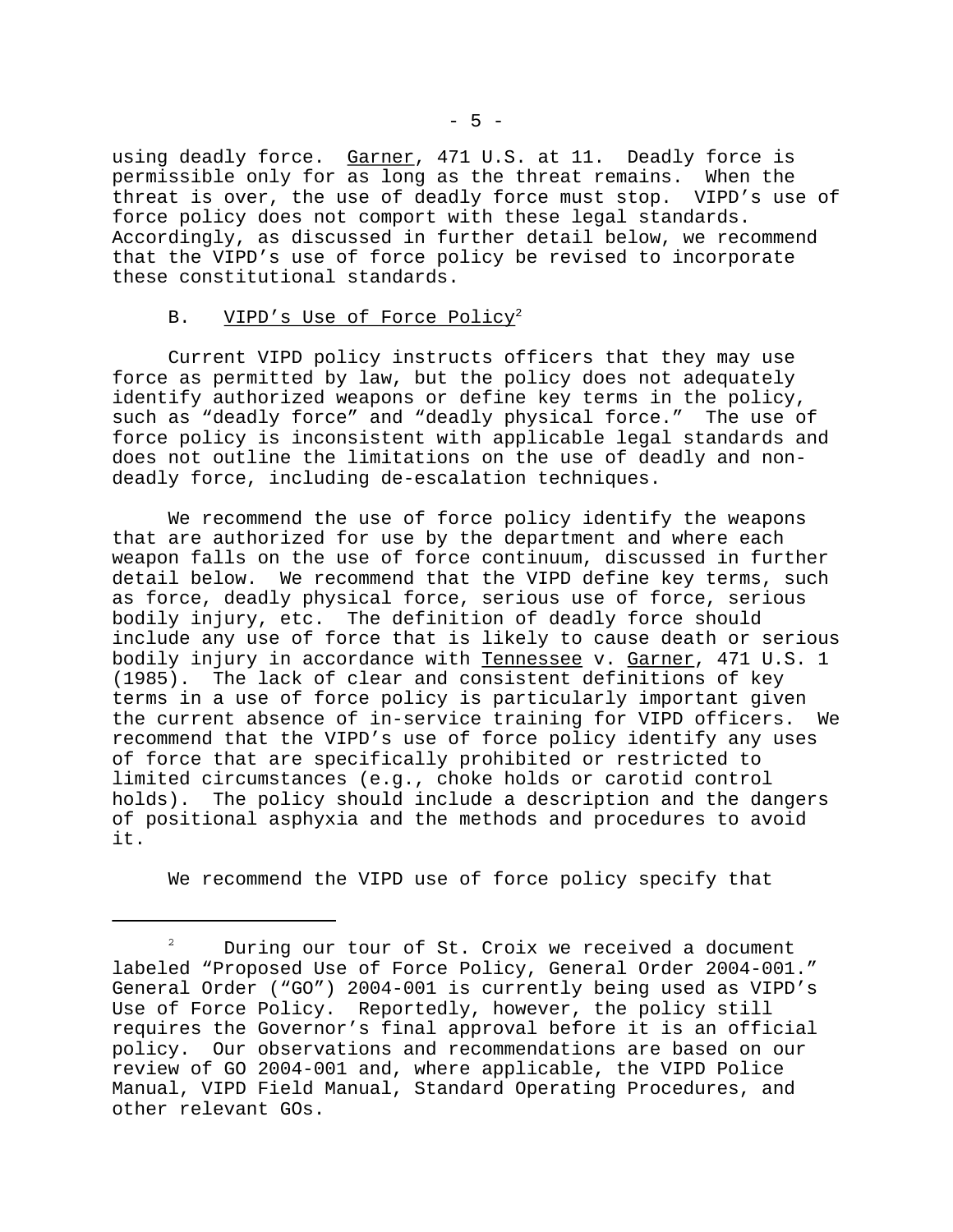"deadly physical force" includes force methods that employ potentially lethal weapons (i.e., firearms, PR-24, etc.). Due to the possibility of death or serious bodily injury from the delivery of blows to the head with impact weapons, we recommend that the VIPD specifically limit strikes to the head with impact weapons, such as the PR-24 or flashlights, as tactics of last resort to be used only when the use of deadly force would otherwise be authorized. The only guidance the current VIPD policy provides regarding head strikes is that they "should be avoided to the extent possible." (GO 2004-001, Section 4.2.4.).

VIPD's policy should also define "non-deadly force." We recommend that the VIPD's definition include all uses of force beyond un-resisted handcuffing including, but not limited to, the use of hard-hand tactics, Oleoresin Capsicum ("OC"), and strikes with impact weapons. The use of force policy should include alternatives to more significant uses of force, such as emphasizing announcement of officers' presence, verbal commands, the use of "soft hand" techniques (i.e., using hands to escort rather than control subjects) and other de-escalation techniques. At a minimum, the policy should require that officers use the lowest level of force necessary to safely resolve a situation, including non-threatening verbal commands and alternative negotiation techniques.

VIPD's use of force policy should incorporate the deescalation techniques appropriate to interactions with individuals with mental illness or who are under the influence of drugs or alcohol, including guidance to officers regarding the<br>signs or symptoms for identifying such individuals. The policies signs or symptoms for identifying such individuals. and procedures should be revised to incorporate recent research and studies on police interactions with persons with mental illness and how best to accommodate these individuals. VIPD should establish special response teams on St. Thomas and St. Croix, composed of at least two officers who are specifically designated and trained, to respond to all situations involving individuals with mental illness. VIPD should establish a working relationship with local public mental health providers as a resource for training and support. Whenever practical, local mental health providers should be called to the scene of incidents involving persons with mental illness so that VIPD officers can utilize their knowledge and training.

#### C. Use of Force Continuum

The VIPD's use of force continuum, which is included as an attachment to GO 2004-001, is incomplete because it fails to address and include several essential elements, such as adequate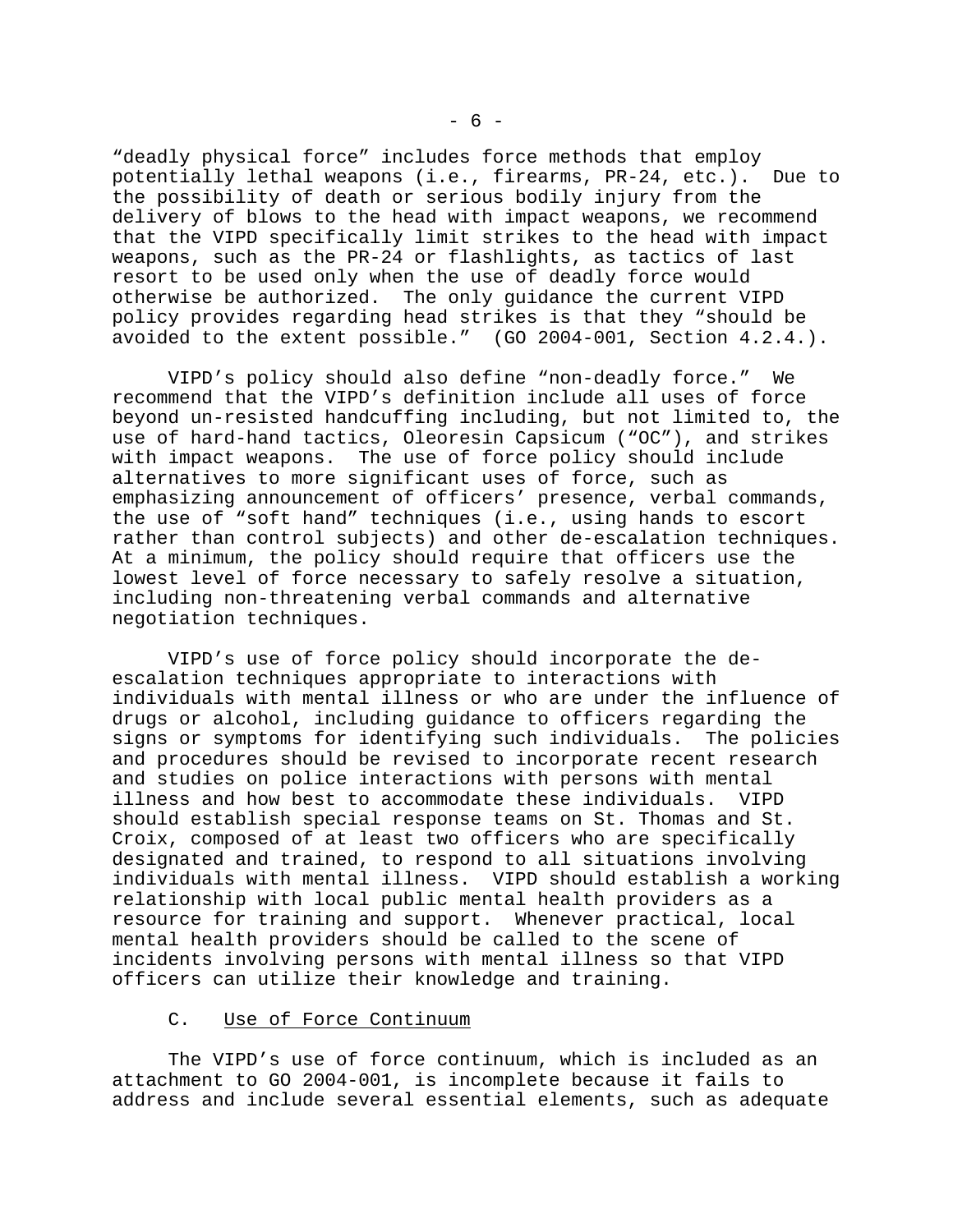and understandable diagrams and force definitions, the authorized types of force and authorized weapons.

We recommend the VIPD develop a comprehensive use of force continuum that augments and enhances a revised use of force policy. The use of force continuum should be a fluid and flexible policy guide to provide effective and efficient policing. Consistent with the practices of many other police departments, the continuum should be used to train officers to consider lower levels of force first, which protects the safety of both the officer and the civilian.

We recommend that the VIPD's use of force continuum be revised to provide diagrams that illustrate the various descriptions of uses of force that may be employed and make them consistent with the terms and definitions outlined in other parts of the policy. The descriptions of force should be more detailed and include descriptions of how the various force options may be used, how the various applications of the options affect their placement in the use of force progression, and what level of force is appropriate in response to different levels of resistance by suspects, including de-escalation techniques and interactions with individuals with a mental illness or who are under the influence of drugs or alcohol. The continuum should include all of the actual types of force used by VIPD, including, firearms, OC spray, PR-24s, canines, batons, and any other use of force.

#### D. Specific Force Policies

We have reviewed VIPD's use of force policies regarding specific uses of force and have the following comments.

1. Firearms

VIPD policies fail to provide clear guidance and comprehensive procedures regarding the use of firearms. Current VIPD policies inconsistently refer to the types of weapons and ammunition that are authorized to be carried by officers. For example, Section 5.7.3 of the VIPD Police Manual specifies that the regulation service revolver of the VIPD is a .38 caliber revolver, but GO 90-1 appears to revise this and specifies that the regulation service weapon for the VIPD is the .9 millimeter semi-automatic pistol or the .38 Special Double Action Revolver with a four-inch barrel. The policies fail to provide sufficient guidelines for firearms qualification. They fail to specify procedures following deadly force situations, including procedures for reporting and documenting firearm discharges. The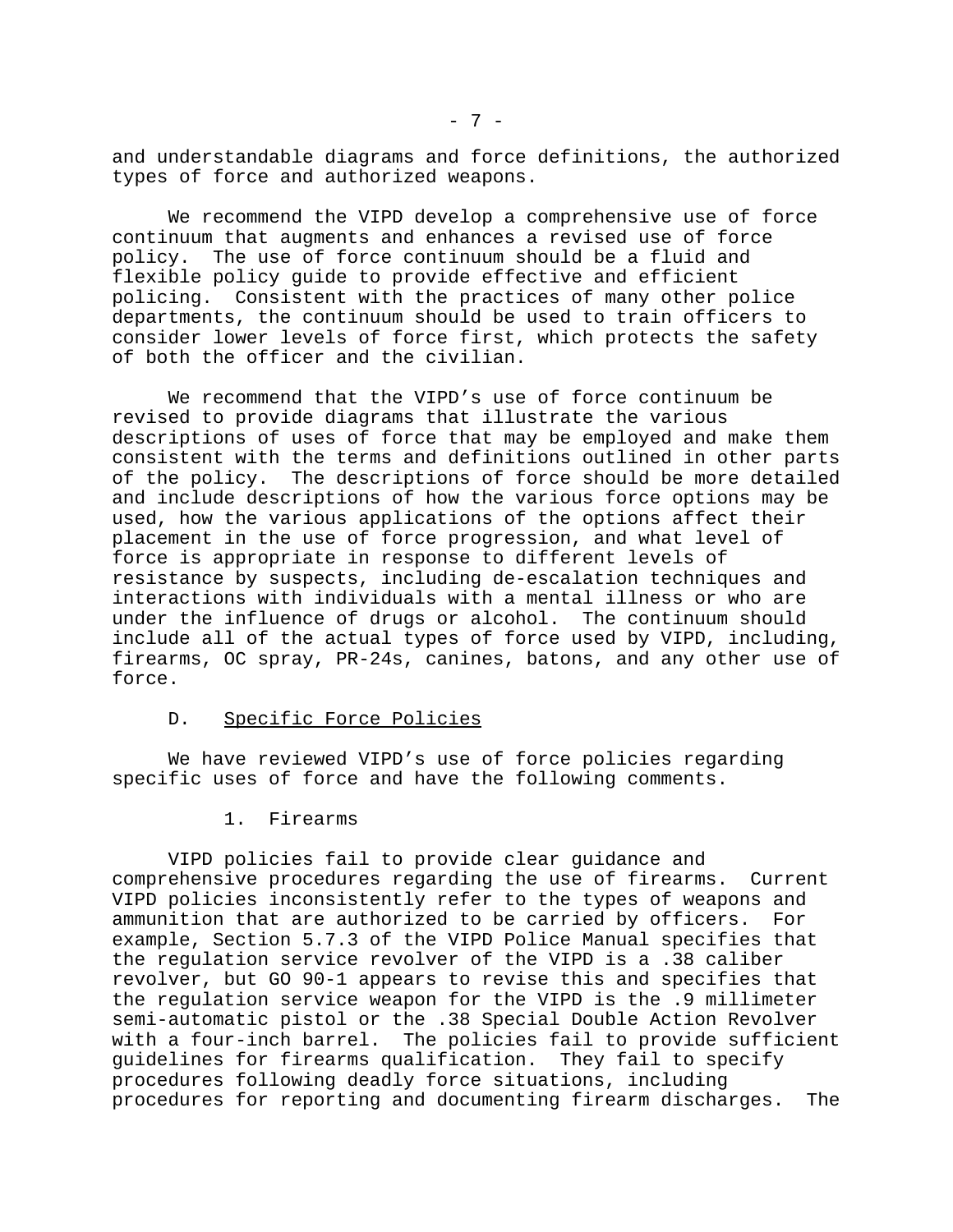VIPD firearm policies do not provide important guidance to officers regarding the appropriate circumstances under which firearms may and may not be carried and used in off-duty situations.

We recommend the firearm policy clearly identify the equipment officers are expected to routinely carry and the appropriate exceptions. The policy should specify all firearms and ammunition that are allowed on- and off-duty. The VIPD should establish a system of accountability for both Departmentissued and personal ammunition so that the Department is able to monitor how much ammunition is used and the circumstances in which it is used. This will facilitate investigations into firearm discharges.

We recommend that officers qualify to use each type of firearm the VIPD allows them to carry biannually. Section 3.9 of GO 84-2 appears to allow officers who fail to qualify with their weapons to remain in their positions for up to six months before they are suspended from duty. We recommend that all officers who fail firearms qualifications on any weapon be barred from serving in posts that require the use of a weapon until such time as they are able to qualify on the required weapon.

We recommend that the firearms policy be revised to require that all discharges of firearms by officers on- or off-duty, including unintentional discharges, be reported and investigated. Current VIPD policy limits investigations to incidents in which an officer discharges a firearm "while acting in the capacity of a police officer." (GO 2004-001, Section 4.4.1). Additionally, VIPD police officers are authorized to carry their weapons at all times, without any limitations. We recommend that the Department develop and implement guidelines and regulations for using and carrying firearms while off-duty, including prohibiting officers from carrying a firearm if they are or have been recently drinking alcohol.

2. Intermediate Force Weapons

GOs 2004-001 and 91-3 provide limited information and guidance regarding intermediate force weapons, including straight and ASP batons,  $3$  O.C. Spray and stun guns. The policies fail to

<sup>&</sup>lt;sup>3</sup> During our site visits we were informed that the VIPD had recently purchased ASP batons and would be distributing them to officers in the near future. GO 2004-001 mentions batons and kubatons, in addition to the ASP baton. We recommend VIPD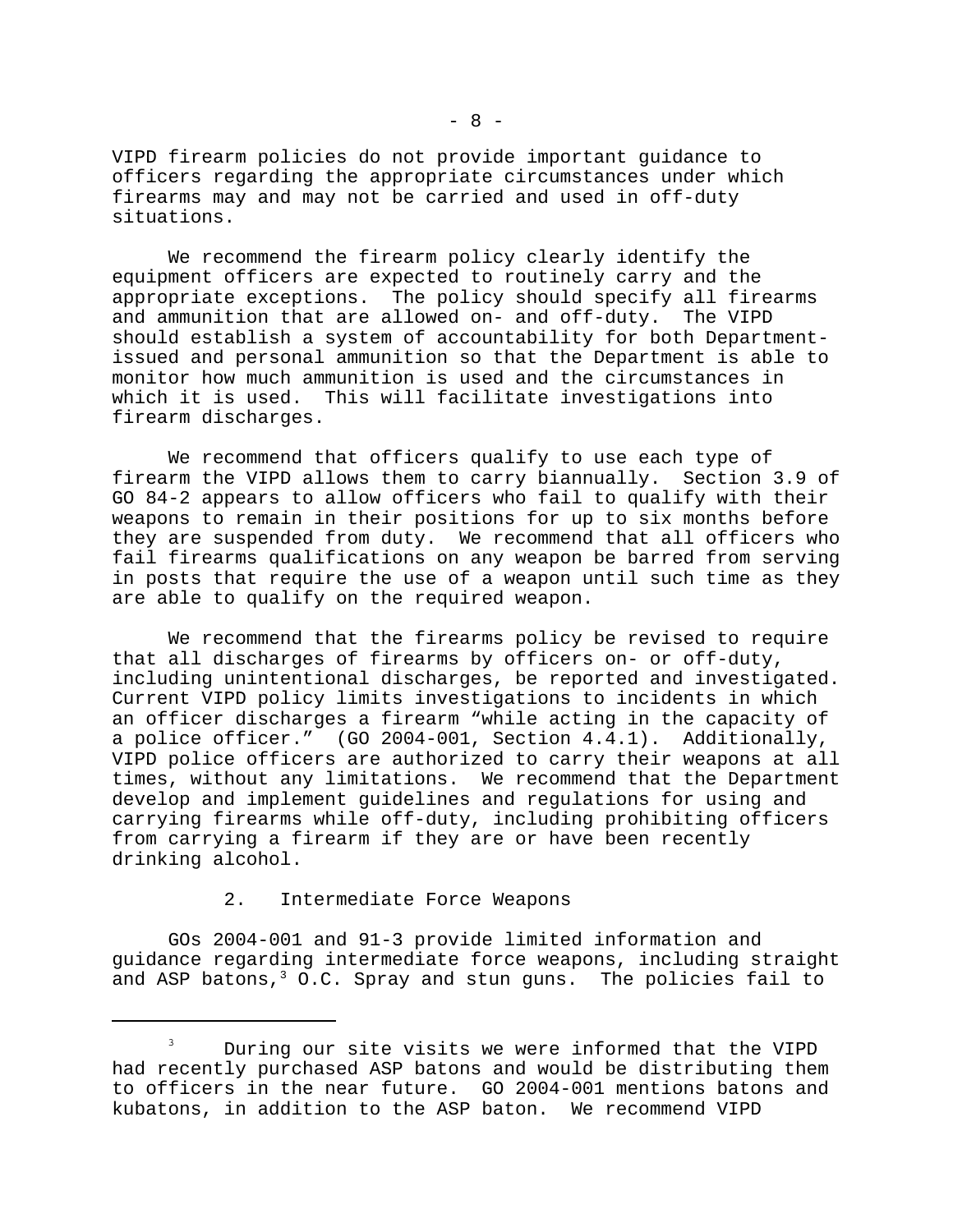adequately identify all of the authorized intermediate force weapons and to provide instructions and guidance regarding the proper restrictions and use of such weapons. For example, current VIPD policy states generally that "[o]fficers may employ standard manufactured impact weapons capable of being carried on the uniform duty belt or plain-clothes assignment." (GO 2004- 001, Section 4.2.4). In other words, VIPD officers appear to be authorized to carry as many impact weapons as they can fit on their duty belts. Additionally, GO 91-3 fails to specify which officers or rank of officers are authorized to carry and deploy stun guns and whether carrying stun guns will be mandatory or optional.

We recommend that VIPD create a separate and comprehensive policy that gives specific guidance and restrictions on all intermediate force weapons, including straight and ASP batons, O.C. Spray and stun guns. This policy should include, among other things, where these and other intermediate force weapons fall within the use of force continuum, the circumstances under which the intermediate weapon should be used and instructions on how to properly use it, prohibitions on the use of the weapon, whether all officer are required to carry them, reporting procedures, and decontamination procedures for O.C. Spray. Because officers may unnecessarily resort to their firearms if intermediate force options are not available, we recommend that all officers be required to carry O.C. Spray, in addition to the PR-24 or ASP Baton. Appropriate training on the use and deployment of all intermediate weapons should be developed and implemented.

#### 3. Canines

The VIPD has canine units located on St. Croix and St. Thomas, which operate under the VIPD's Special Operations Bureaus. The units follow the policies outlined in the Canine Corps Standard Operating Procedures ("CC SOP"). However, the outdated CC SOPs were promulgated in the mid- to late 1980s and do not reflect current generally accepted practices and procedures. The CC SOPs fail to give proper guidance for the use and prohibitions on the use of canines. They also fail to specify the individuals who are authorized to deploy canine teams and to provide operational control over the team during the deployment.

develop corresponding policies and procedures for the use of all existing and new intermediate force weapons employed by the VIPD.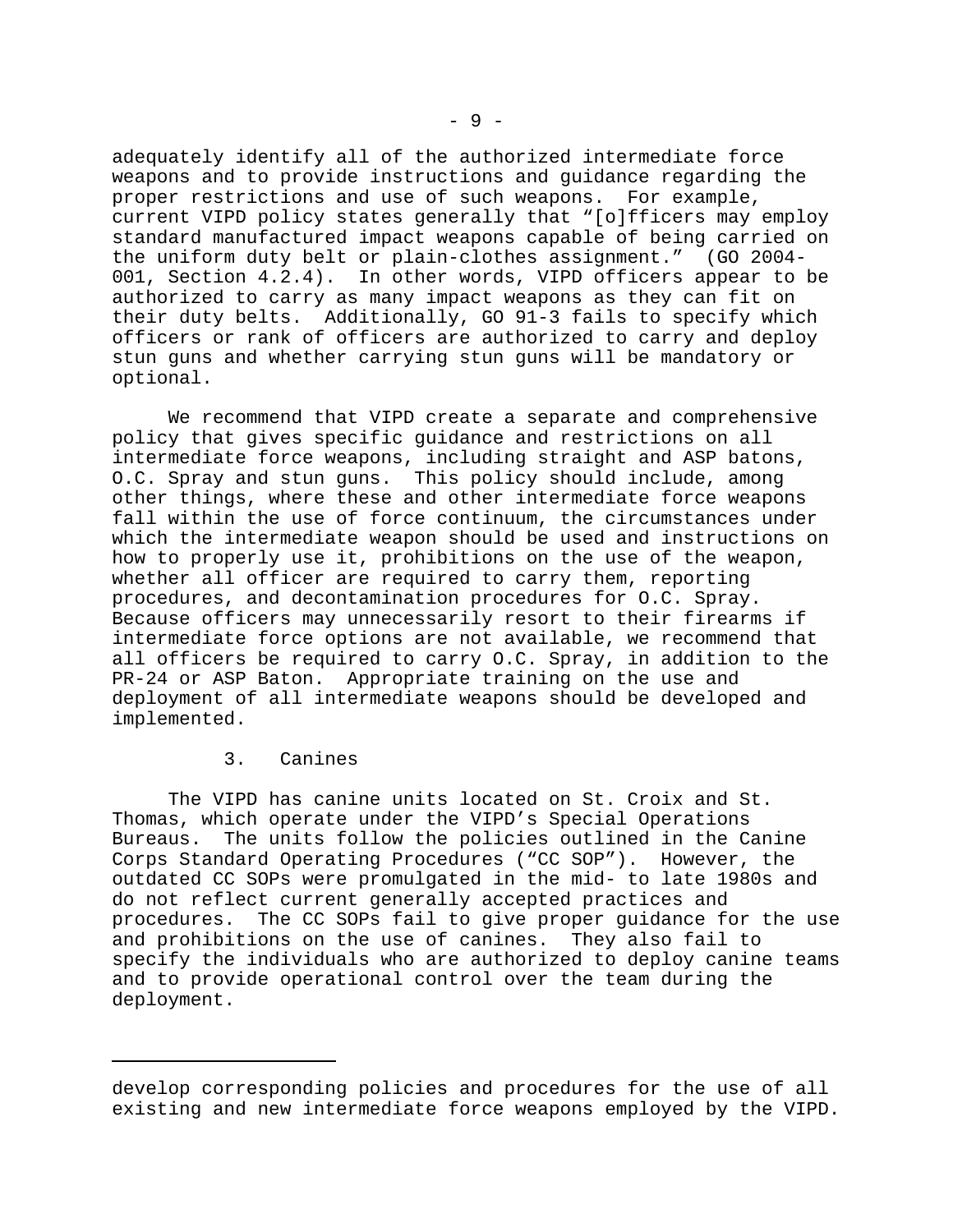We recommend VIPD's canine policy be revised to give canine handlers adequate guidance and instructions regarding the use of canines. The policy should require canine officers to The policy should require canine officers to specifically announce that police officers with a trained police canine are on the premises, that a trained police canine is on the scene, and that there is a risk that the canine may bite. This complete announcement should be amplified, repeated at least once, and made in another language, if applicable, and the suspect should be given a reasonable amount of time to voluntarily surrender before the canine is deployed, absent exigent circumstances. If the deployment involves the search of a multi-level structure, the complete announcement should, if feasible, be made and repeated on each level to ensure that appropriate warning and opportunity to surrender is provided. It is generally accepted practice for canines conducting building searches for suspects to be unleashed but within visual observation of their handlers unless there are exigent circumstances.

Current canine policy provides that canines may be used to prevent "imminent danger" to life or property or prevent escapes from custody. Because the use of canines is a serious use of force, current policy should be revised to prohibit the use of canines for the protection of property. We also recommend the policy be revised to clarify that canines should not be used to prevent the escape of suspected misdemeanants. We recommend VIPD's canine policy provide further guidance on those situations which are considered "imminent danger to life" situations and should cross-reference these situations to the use of force continuum.

We recommend that VIPD revise its canine policy to make clear that supervisory canine officers and canine handlers can not authorize deployment of their own dogs, absent extraordinary circumstances. Canine teams deployed in the field should be supervised by a non-involved canine supervisor or a field supervisor, when a canine supervisor is not available.

#### 4. Specialized Units

VIPD has the following specialized units: Street Enforcement Team ("SET"); Marine Units; and Special Response Team ("SRT") units. These teams perform distinct functions throughout the Virgin Islands, including protecting witnesses, serving high risk warrants, patrolling high crime areas, and other high risk duties. We were provided with few, if any, policies or procedures for these specialized units.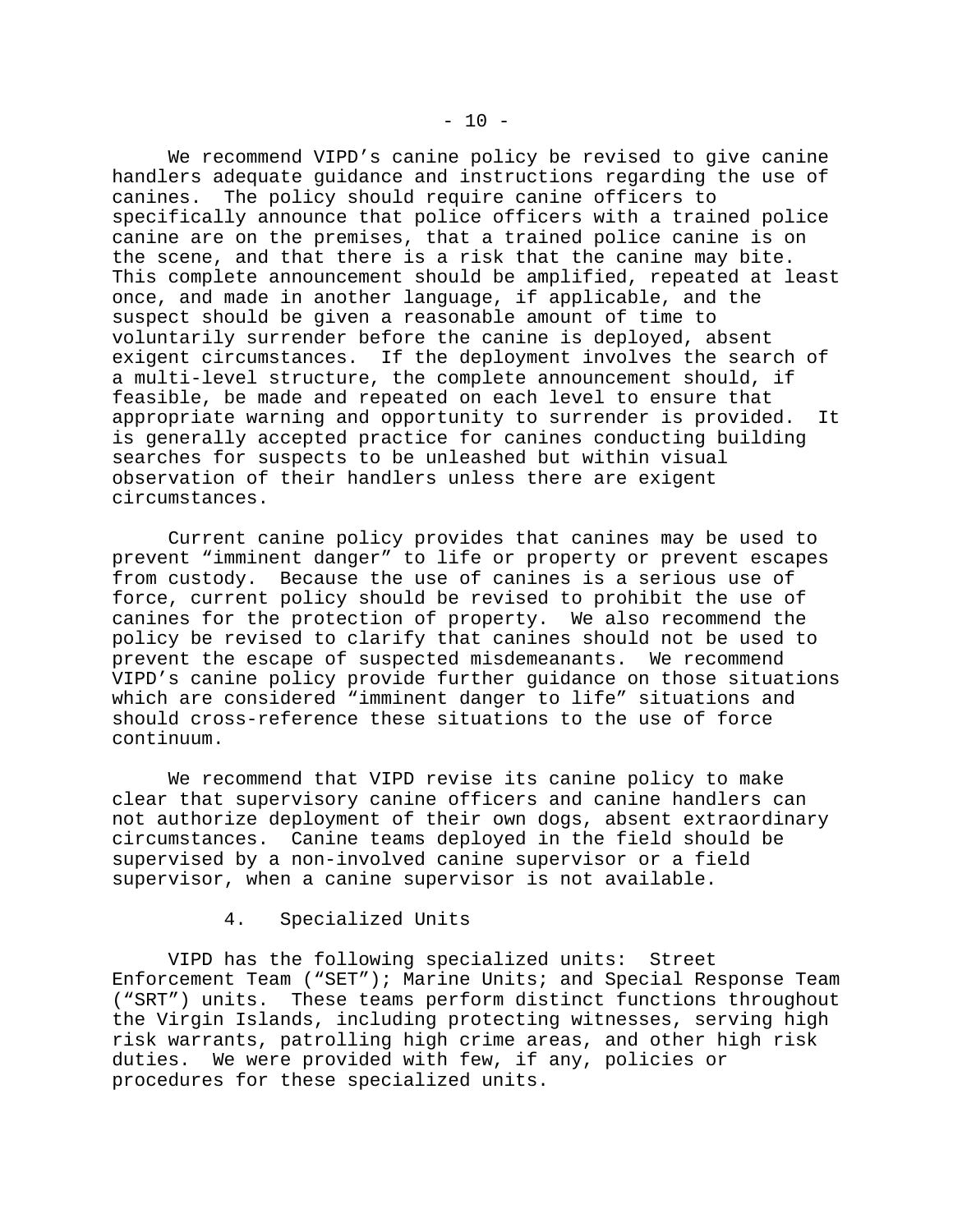We recommend the VIPD develop clear policies and procedures for each of these specialized units, including officer selection criteria, authorized tactics and weapons, chain of command and training. Due to the high risk nature of the missions of these units, clear and detailed policies and procedures should be developed by the VIPD.

#### E. Use of Force Reporting

General Order 2004-001 limits the circumstances under which a use of force report is required to be made. For example, Section 4.2.3 requires a use of force report only when there is an injury, medical treatment is required or requested, or the force used related to a criminal charge (i.e., resisting arrest, assault, endangering or harassment). A use of force report is only required to be completed by the "arresting officer and any other officer notified by a supervisor." In addition, this Section fails to identify the specific form to used or the time frame in which this report must be completed.

Section 4.4 outlines a different reporting procedure for the discharge of firearms, but it does not indicate whether this report is also considered a use of force report. Section 4.4 is deficient in several ways. It does not state whether the reporting requirements apply to all officers whether on- or offduty. It fails to specify the type of report to be completed (i.e., use of force report, narrative), who is required to complete the report (i.e., officers and/or supervisors), and what information is required in the reports. The time frames and limitations provided in Section 4.4 are inconsistent with generally accepted law enforcement practices. For example, Section 4.4 allows for firearm discharge reports to be completed within 72 hours of the incident and prohibits videotape or audiotape recorded interviews within the first 24 hours following an incident. These time frames should be shortened or eliminated.

We recommend that VIPD policy be revised to provide detailed guidance and procedures for reporting all uses of physical or instrumental force beyond un-resisted handcuffing on a form dedicated solely to recording use of force information.<sup>4</sup> The policy should be revised to require the arresting officer and all

<sup>&</sup>lt;sup>4</sup> All uses of force should be recorded on this form, including physical uses of force, shootings, or uses of force involving other weapons such as stun guns, tasers, or ASP batons.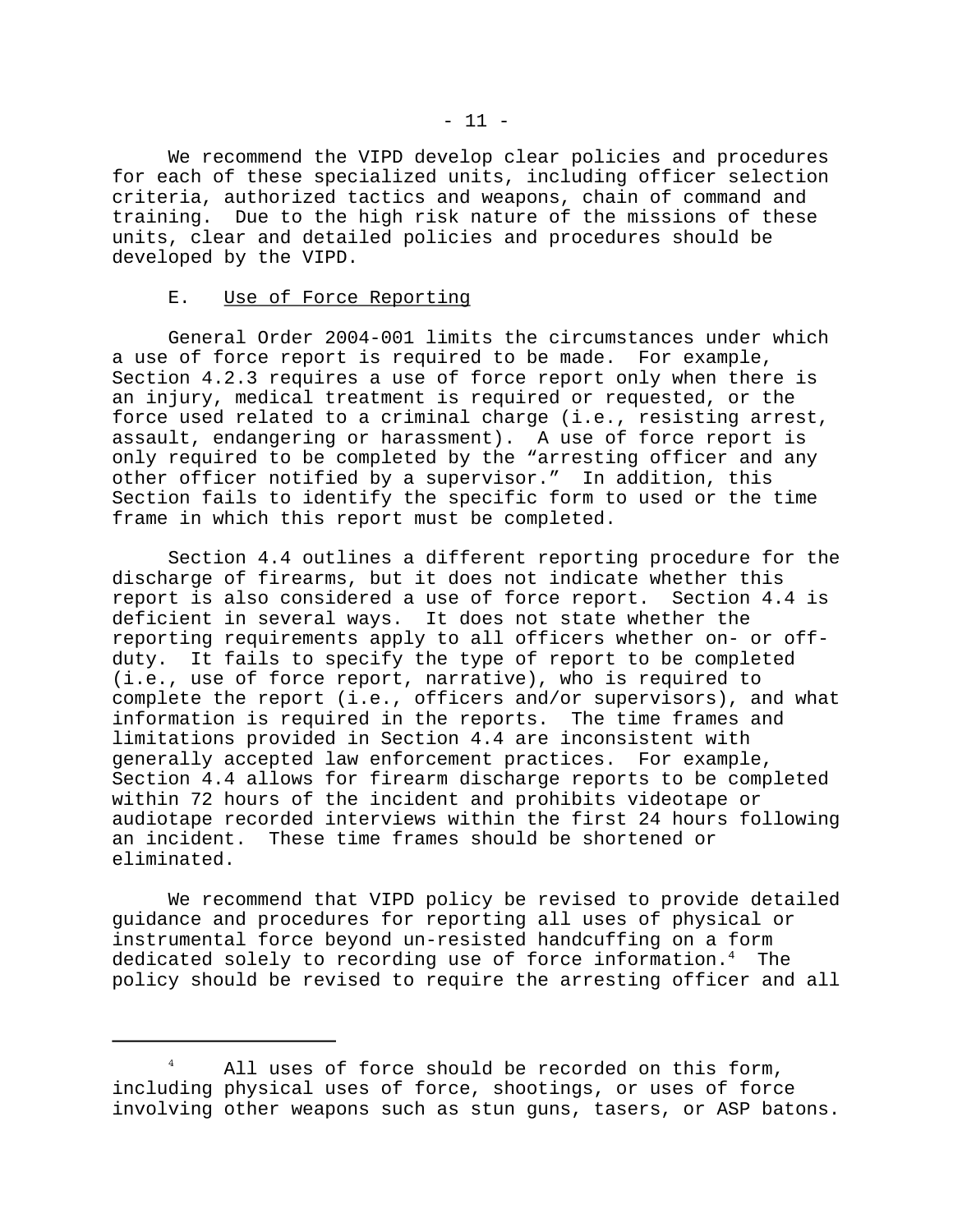other officers who took part in or witnessed a use of force to prepare a report detailing the event.

We recommend the form be structured so that discrete information about multiple uses of force by multiple officers in a single incident may be recorded. The form should require officers to provide a detailed description of the incident, beginning with the basis for the initial contact, continuing through the specific circumstances and actions that prompted each use of force, resulting injuries, and medical treatment. The form should contain check boxes, which may be supported by a narrative, where appropriate. The form should include sections to indicate whether the named witnesses provided statements and for supervisors to evaluate each use of force.

We recommend that the policy specify that all use of force reports and information be appropriately and timely reported and recorded, the responsibility of the first-line supervisor to ensure the use of force is documented, and a procedure for the information to be provided to the chain-of-command. The policy should establish a review mechanism to ensure that officers are complying with the reporting procedures and provide for appropriate administrative sanctions for officers who fail to comply.

#### F. Use of Force Review and Investigation

Supervisory review of officer uses of force is critical to a department's ability to ensure officers are using force in a manner consistent with constitutional standards and the department's policies. Use of force reviews may identify both officer training needs and patterns of unauthorized or excessive uses of force. The information regarding each use of force should be tracked in an Early Warning System ("EWS"), as discussed in further detail below.

VIPD lacks a clear policy on reviewing uses of force and investigating those that appear excessive, avoidable, and/or indicative of potentially criminal misconduct. GOs 92-3 and 2004-001 specify that the VIPD will review all circumstances involving critical incidents or violent confrontations. However, 92-3 limits such critical incident review to situations where a firearm or other deadly weapon is used. This review policy inappropriately focuses on the type of weapon used. The review policy establishes a panel to review critical incidents and violent confrontations, but it does not provide any guidance to its members regarding the appropriate review process.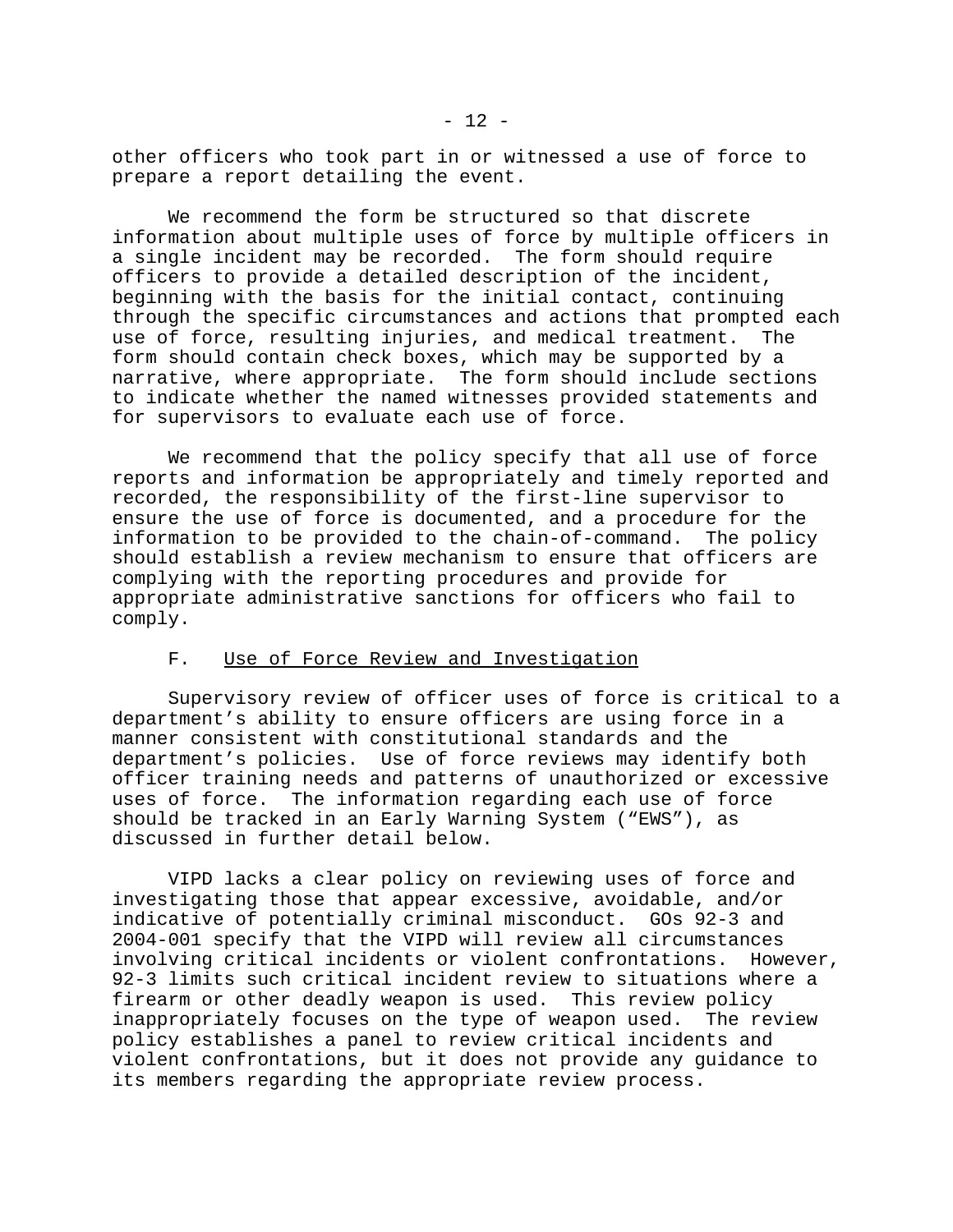We recommend that the VIPD force review policy be revised to state that all shootings and uses of force, whether they involve a weapon or not, be reviewed by VIPD officials. All uses of force beyond un-resisted handcuffing should be reviewed at some level within a police agency. The policy should outline the procedures for supervisory review regarding lower-level uses of force and the procedures for review and investigation regarding higher-level uses of force, including potential criminal misconduct.5 The policy should provide clear guidelines for supervisors to follow in their review and investigation, including an approval signature or block on the appropriate forms and the circumstances under which a supervisor is required to notify command staff, including the Territorial Chief and the Police Commissioner.

We recommend that the IAU be responsible for routinely responding to the scene and investigating uses of force in which the subject is injured or complains of excessive use of force and all firearm discharges, except discharges in the course of training or certification.

#### **III. VEHICLE PURSUITS**

The VIPD's vehicle pursuit policy is outdated and deficient in several areas. The policy fails to distinguish between "emergency driving" and "high speed pursuits." It does not specify when such actions are authorized or the proper procedures for and the supervisory control of such pursuits.

We recommend that VIPD policy be revised to clarify the distinction between emergency driving and high speed pursuits. Emergency driving typically refers to situations where officers are responding to calls and situations involving the protection of life (e.g., responding to a bank robbery in progress). High speed pursuits generally refer to situations in which officers are pursuing, for example, an armed and dangerous felony suspect fleeing a scene in a vehicle.

Because high-speed vehicle pursuits present a great risk of harm to the officer, the subject, innocent bystanders and other drivers, they should only be authorized for the apprehension of individuals who are alleged to have committed or are committing specified serious felonies and who pose an immediate threat of

<sup>&</sup>lt;sup>5</sup> The policy should specifically provide the procedures and guidelines for compelling statements from officers in accordance with Garrity v. New Jersey, 385 U.S. 493 (1967).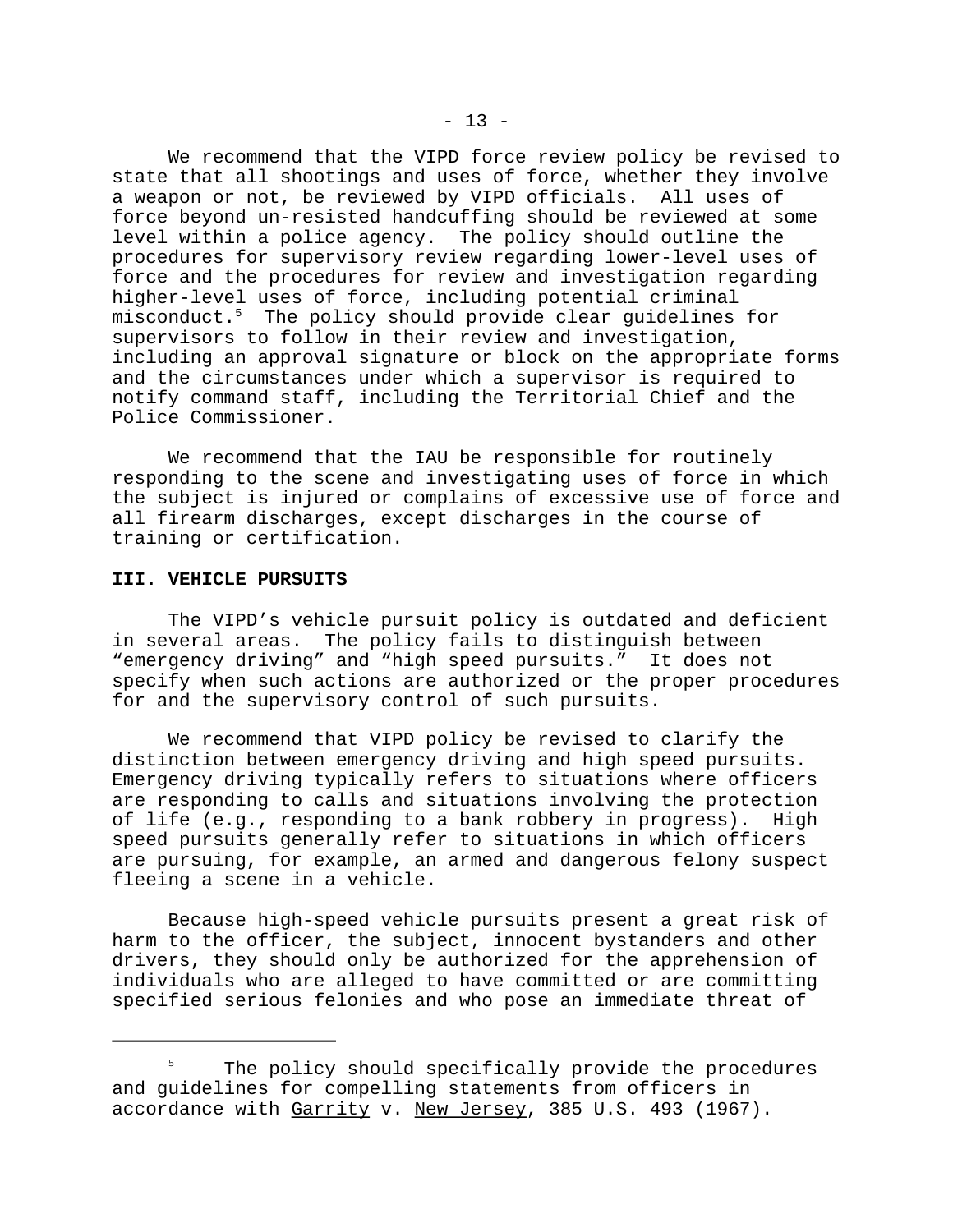serious physical harm to the officer or the public. Accordingly, we recommend the policy be revised to eliminate the general and broad category of "assaults," which includes misdemeanor assaults, as a justification for high speed pursuits.

We recommend that the VIPD policy be revised to contain specific instructions and provisions for supervisory control of pursuits. In all cases of pursuit, a supervisor should take command of the pursuit and be responsible for its continuance or discontinuance. In addition to road, traffic, light, weather and vehicle conditions, and driver's ability, the policy should be revised to require the supervisor to consider public safety and the likelihood of apprehending the suspect at another time. Following each pursuit, VIPD should conduct a supervisory review of the pursuit for consistency with VIPD policy. This review should consider only those facts known to officers at the time of the pursuit and not information subsequently obtained.

#### **IV. HOLDING CELLS**

We sent a letter addressed to Commissioner Lewis in October 2004, regarding our concerns about the VIPD holding cells in St. Thomas, St. John, and St. Croix. Our concerns included: 1) lack of policies or procedures for medical and mental health services for detainees; 2) presence of suicide hazards in the cells; 3) lack of procedures for the provision of food and necessary medication to detainees; 4) lack of functional fire control systems; 5) failure to provide for the safety and security of detainees; and 6) lack of adequate policies or procedures for the detention of juveniles. We provided you with technical assistance and sample policies and procedures regarding the various areas of concern in our October 2004 letter, which was re-sent to Attorney King with enclosures, per his request, on March 31, 2005. We recommend VIPD develop policies and procedures consistent with our recommendations to ensure the safety of all detainees.

#### **V. MISCONDUCT INVESTIGATIONS**

**The VIPD should develop and implement a centralized, formal, structured and consistent system for receiving and investigating complaints of police misconduct.** 

#### A. Investigation of Citizen Complaints

An open, fair and impartial process for receiving and investigating citizen complaints serves several important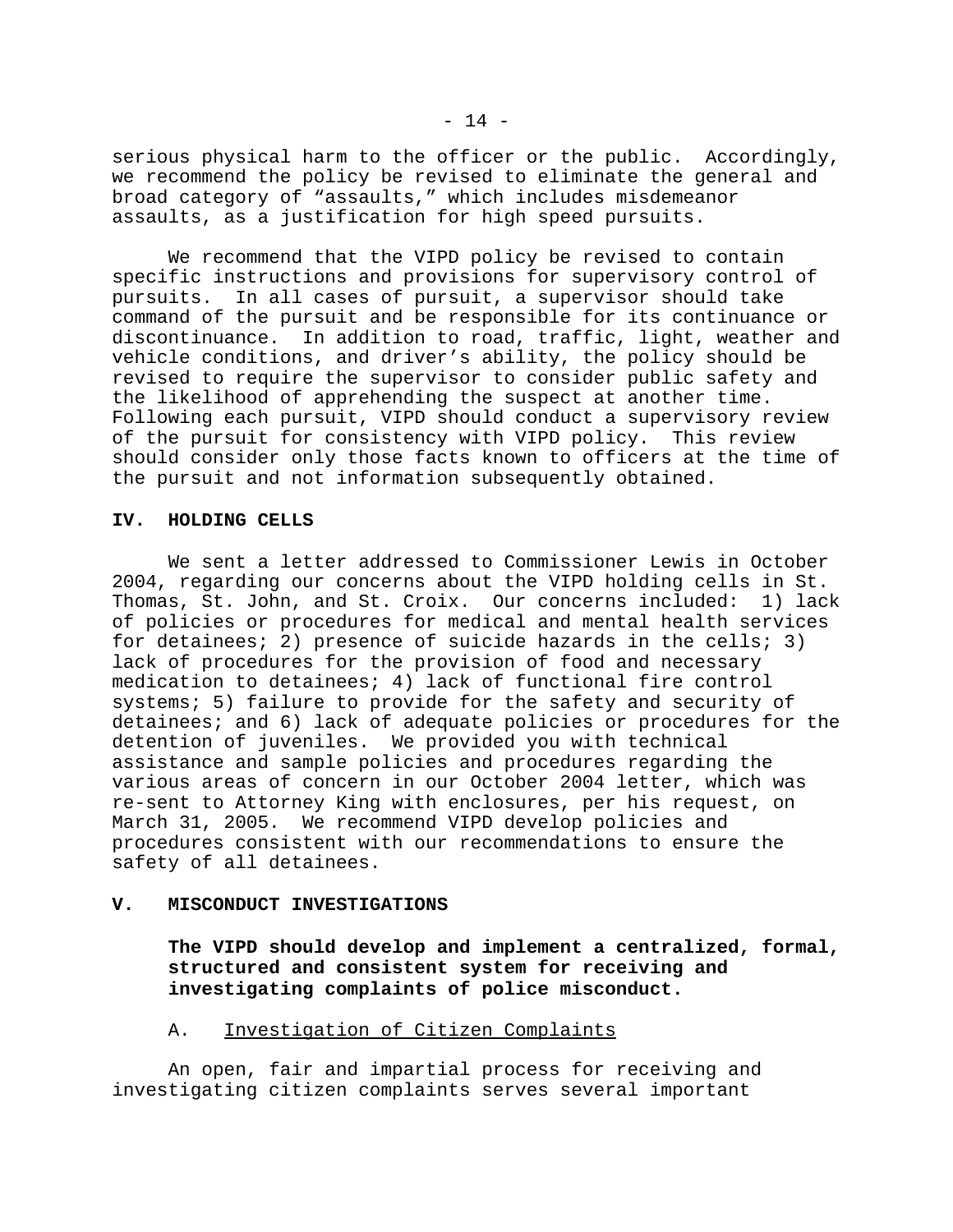purposes. An appropriate citizen complaint procedure ensures officer accountability and supervision, deters misconduct, and helps maintain good community relations, increasing public confidence in, and respect for, the VIPD. Improving the current procedure for handling citizen complaints would maximize these goals.

#### 1. Complaint Forms

Complaints may be made at an IAU office or any of the various zones located throughout the Virgin Islands.<sup>6</sup> However, citizen complaint forms are inconsistently used. For example, the IAU SOP identifies three forms related to a citizen complaint: 1) complaint form (Form #91-2); 2) confirmation of complaint form (Form #91-3); and 3) termination of complaint form (Form #91-4). Although the VIPD Police Manual requires a supervisor to enter a complaint on an "appropriate form" based on a complainant's recitation of the facts, a specific complaint form is not identified in the VIPD Police Manual. In fact, we understand that the zones use arrest reports, also known as 1As, instead of complaint forms to memorialize complaint information.

The IAU SOP's citizen complaint forms are inadequate and inconsistent with generally accepted police practices. For example, the forms include an "Options" section, which appears to provide complainants with a choice between two procedural routes for their complaints. The first option allows for the possibility of, but does not require, an investigation regarding the complaint. The complaint form notifies complainants that, if a hearing is conducted under the first option, they will be subjected to questioning by the Chief of Police, an investigator and a union representative. However, there is no similar discussion of the accused officer's obligations. The second option does not include an investigation requirement and simply states that the officer can be admonished verbally.

We recommend that VIPD citizen complaint policy be revised to require an investigation of every complaint. The appropriate command staff, rather than the complainant, should determine the appropriate action to be taken. The forms should be revised to eliminate the "options" section from the complaint forms. The forms should state that an investigation will be conducted, that the complainant will be notified of the results of the

According to the VIPD organizational chart, there are seven zones: St. Croix has zones A, B, and C; St. Thomas has zones A, B, and C, and St. John has zone D.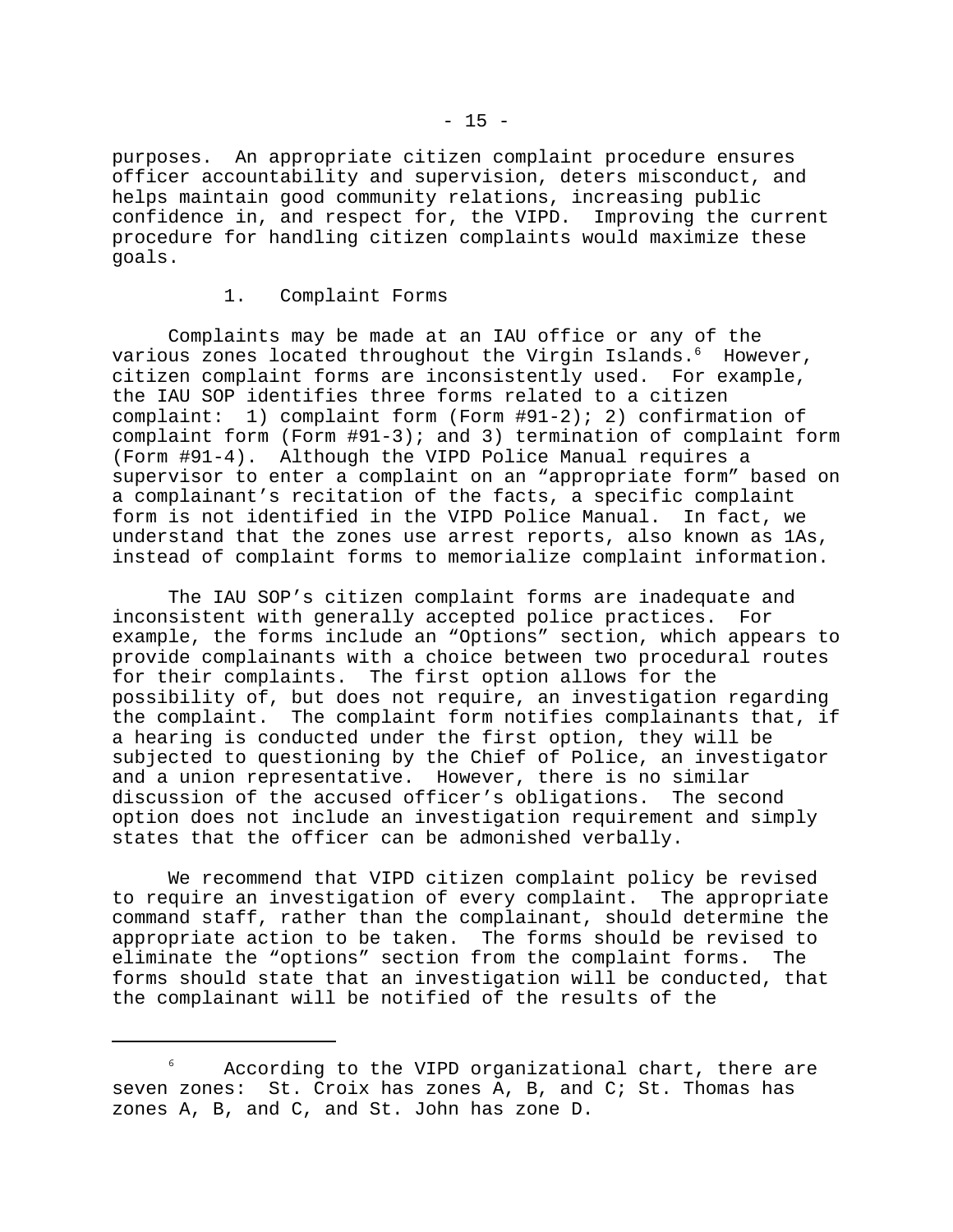investigation and that the complainant's cooperation is requested throughout the investigation.

We recommend the elimination of the "Termination of Complaint" form. The current complaint process provides that a complaint can be terminated, without an investigation, if the complainant "declares" the following: "I am satisfied with the manner in which this complaint was handled and do hereby consider this matter resolved." It is inappropriate for a complaint to be unilaterally terminated by the complainant without an investigation. We recommend that at the conclusion of each investigation, all relevant parties, including the complainant, receive a letter setting forth the name of the complainant, the unique control number, the date of the incident, the name of the officer(s) involved, the key facts of the complaint, and the final disposition of the complaint. If sustained, the letter should indicate whether remedial actions will be or have been taken.

The letter advising the citizen of the resolution of the complaint should be drafted by the supervisor conducting the investigation and then reviewed and approved by the appropriate chain of command. If any individual in the chain of command review disagrees with the previous reviewer's findings and/or recommendations, the reason for such modification should be in writing and kept with the original recommendation in the complaint file, and, after final review and approval, the letter to the complainant should be modified accordingly. Every misconduct complaint should begin with a citizen complaint form, and end with a letter, each document reflecting the same control number for ease of reference and later review, if any.

2. Complaint Intake

The VIPD's current policies and procedures regarding complaint intake are located in the VIPD Police Manual and the IAU SOP. These two policies are inconsistent. For example, the IAU SOP requires the acceptance of anonymous complaints, but the VIPD Police Manual does not. The VIPD Manual requires complaints to be referred to a supervisor, but the IAU SOP does not. The VIPD Manual, unlike the IAU SOP, appears to require supervisors to complete complaint forms based on a complainants' "recitation" of the facts, instead of allowing complainants to complete the form themselves.

There should be one comprehensive policy for complaint intake. That policy should be consistent in the VIPD Police Manual, the IAU SOP, and all other relevant documents. We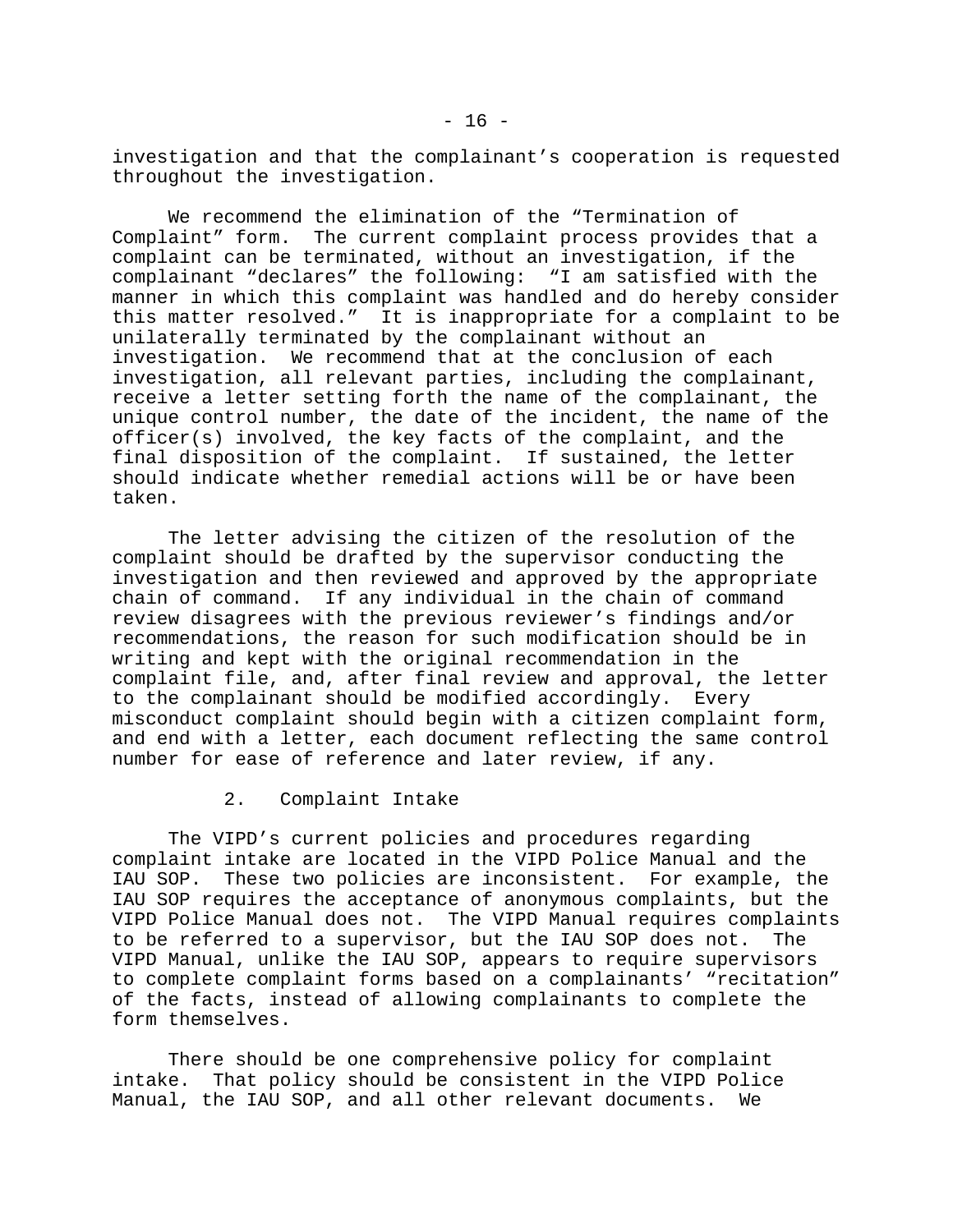recommend revision to the VIPD policy to provide clear procedures regarding the intake of any complaint, including anonymous and confidential complaints, against a VIPD officer. This policy should include instructions to an officer for taking a complaint and prompt delivery to a supervisor.

A complaint process should allow unfettered ability to make complaints. The availability of a uniform complaint form and information about the complaint process should be prominently posted at each police station, zone, VIPD headquarters, other public facilities, and in locations which permit the forms to be obtained without a specific request by a citizen or a requirement that the complaint be recited to a supervisor.

3. Centralized Investigation Assignments

Neither the VIPD manuals nor the IAU SOP establish a system or procedure for tracking all complaints. There is no centralized numbering and tracking system for all incoming complaints, whether they are received by the zones or the IAUs. There is no agency or individual responsible for numbering, tracking and maintaining oversight of all complaints. Although the IAU SOP states that all complaints that are received at the IAU receive a tracking number, the IAU receives only a portion of all complaints. Complaints that are investigated by the zones do not necessarily receive a tracking number and, if they do, they may be duplicative of IAU tracking numbers.<sup>7</sup>

The Police Manual and the IAU SOP provide inconsistent and limited guidance for determining which complaints should be investigated by the zones and which should be investigated by the IAU. For example, the VIPD Police Manual provides that the zones investigate complaints of unnecessary use of force. (VIPD Police Manual Ch. 8.4.2). However, the IAU SOP provides that the IAU investigates complaints of unlawful uses of force and brutality. (IAU SOP Ch. 3.2).

We recommend that the VIPD institute a centralized numbering and tracking system for all complaints, regardless of the nature of the complaint, the seriousness of the allegation, or the location where or to whom the complaint is made. The VIPD policy should provide that every complaint receive a tracking number as soon as possible. A centralized numbering system should be maintained by the IAU for all complaints.

 $7$  During our investigation, we received documents regarding different complaint files with the same file numbers.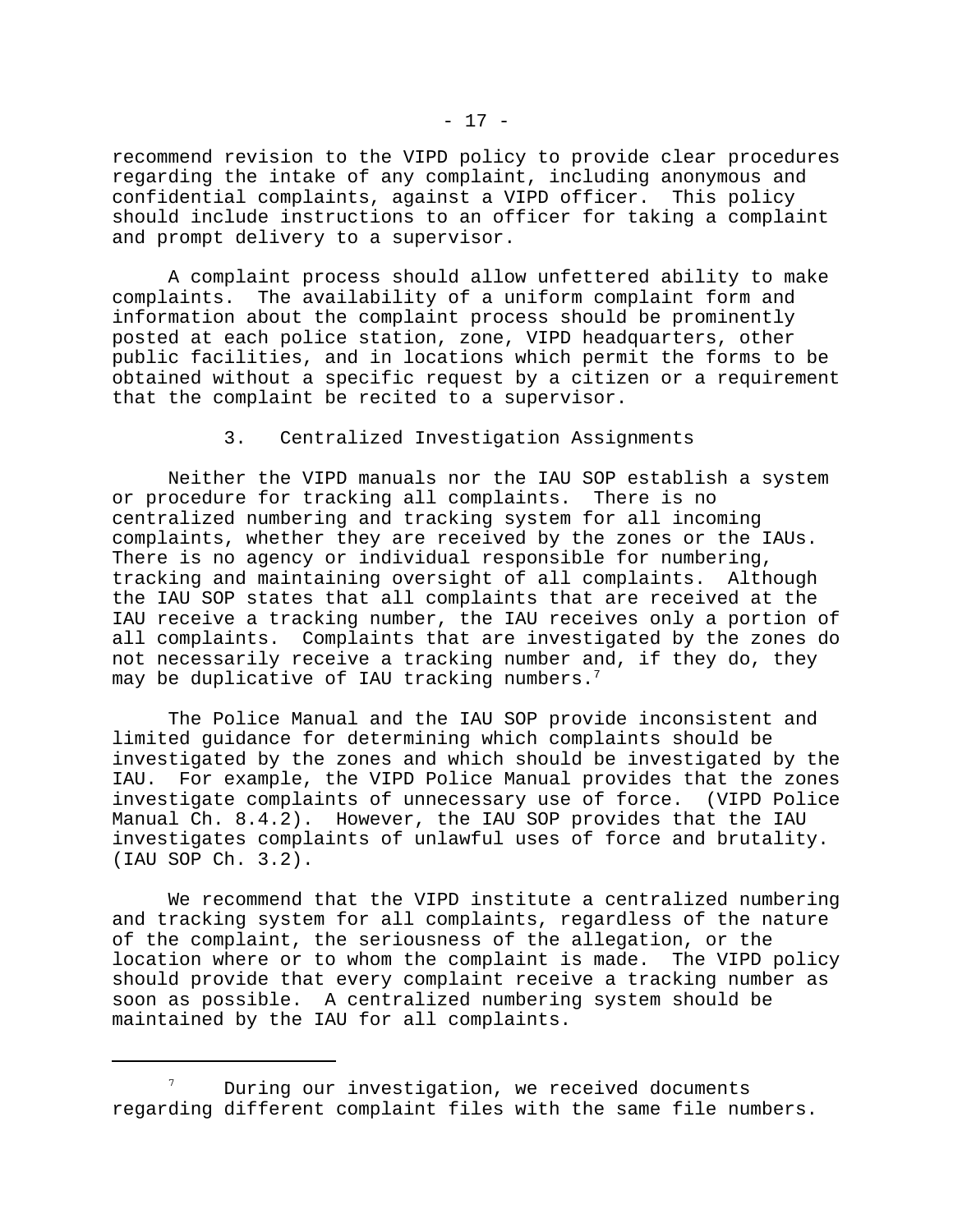We recommend that the IAU be designated the primary and centralized agency to determine whether the investigation will be assigned to the zone, retained by the IAU, or referred for possible criminal investigation. If IAU refers a complaint to a zone, copies of all documents, findings, and recommendations should be immediately forwarded to the IAU for tracking and monitoring.<sup>8</sup> The policy should specify a standard procedure for notifying the Police Commissioner, or his or her designee, of complaints soon as possible. For complaints alleging the excessive use of force or violation of a person's constitutional rights, the Police Commissioner should be notified no less than twenty-four hours after receipt of a complaint.

#### 4. Investigations and Referrals

VIPD does not have a consistent policy for conducting complaint investigations. The VIPD Police Manual does not provide any guidance to zone investigators. Although the IAU SOP provides limited guidance on conducting a complaint investigation to IAU investigators, it is outdated and inconsistent with accepted police practices. For example, in a stark departure from generally accepted law enforcement practices, the IAU SOP disposition categories are contingent upon whether the complainant suffers harm.<sup>9</sup> The IAU SOP does not provide clear guidance regarding the distinction between criminal and administrative investigations and the requisite procedural and legal protections should there be potential criminal misconduct. The IAU SOP appears to presume that if there is a criminal investigation, there cannot be a parallel administrative investigation. The VIPD Police Manual provides that an administrative investigation will be conducted only if the criminal proceedings are dismissed.

We recommend that the VIPD adopt a single policy concerning the investigation of misconduct complaints, regardless of whether

<sup>&</sup>lt;sup>8</sup> During our investigation, we asked for copies of several IAU investigation files. However, VIPD was unable to locate these files at IAU because the investigations were conducted at the zones. The citizen complaint policy should provide for clear document retention policies and for IAU's central file to be regularly updated and supplemented.

The disposition categories are: proper conduct (no harm); improper conduct (harm); policy failure (harm); insufficient evidence; unfounded complaint; and partially sustained.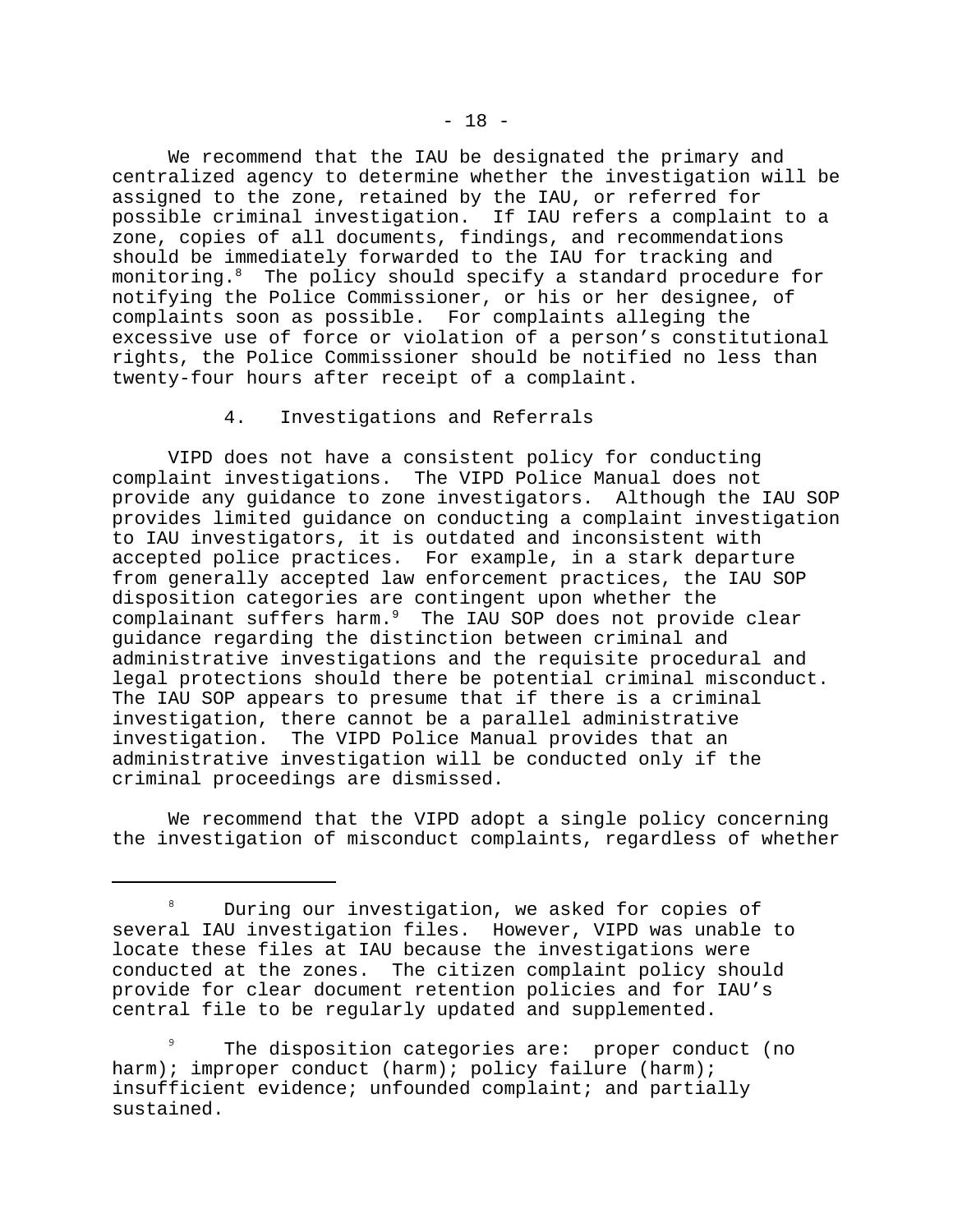the investigation is conducted by the IAU or a zone. The VIPD policy and training should include investigative and interview techniques, including examining and interrogating accused officers and other witnesses; identifying misconduct even if it is not specifically named in the complaint; the factors to consider when evaluating complainant or witness credibility; the directive that officer and witness statements be weighed equally; and preponderance of the evidence as the appropriate burden of proof. We recommend that the VIPD policy require that all interviews be mechanically recorded using an audio or video tape.

We recommend that the categories of investigation disposition should not be conditioned on whether the complainant suffered harm. Harm can include physical or psychological harm, or violation of a person's civil rights, for example. An officer may have engaged in improper conduct even though the complainant did not suffer harm. Similarly, whether a policy failure occurred should not be contingent on whether the complainant suffered harm. Accordingly, we recommend VIPD revise its policies to require that the investigative findings include whether: 1) the police action was in compliance with policy, training and legal standards, regardless of whether the complainant suffered harm; 2) the incident involved misconduct by any officer; 3) the use of different tactics should or could have been employed; 4) the incident indicates a need for additional training, counseling or other non-disciplinary corrective measures; and 5) the incident suggests that VIPD should revise its policies, training, or tactics.

We recommend that the policy provide clear guidance to all investigators regarding the procedures for handling criminal misconduct allegations, referring them to the Virgin Islands Attorney General's Office or other appropriate agency for possible criminal prosecution, and the entity or individual that should make the determination of whether the complaint be investigated criminally. We recommend that the policy be revised to require the completion of an administrative investigation, irrespective of the initiation or outcome of criminal proceedings.

We recommend that the policies and procedures clarify the rights of officers who may be the subject of a misconduct investigation. During an administrative investigation, officers suspected of potentially criminal misconduct should be informed of their rights under Miranda v. State of Arizona, 384 U.S. 436 (1966), before questioning, including their rights against selfincrimination and to have counsel present during questioning. The VIPD policy should provide clear guidance to investigators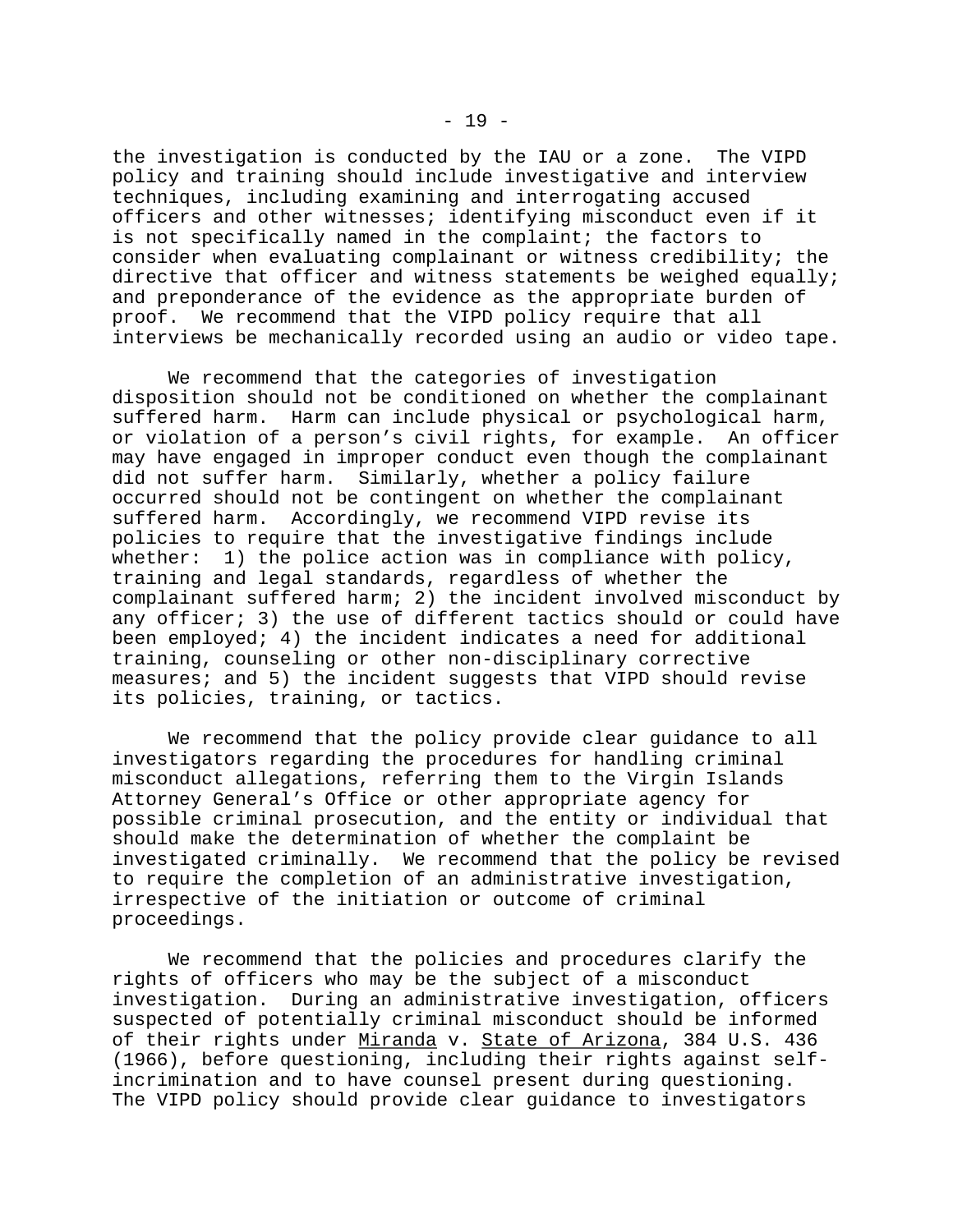regarding the procedures for when and how to compel statements from officers for the purposes of an administrative investigation in conformance with Garrity v. New Jersey, 385 U.S. 493 (1967).

# B. Internal Affairs Unit: Structure and Organization

The internal affairs component of a law enforcement agency safeguards the integrity of the department and its officers. It should seek to ensure that those who enforce the law will themselves follow the law, as well as maintain an acceptable level of professionalism. The VIPD should acknowledge and support the integral role an internal affairs unit serves by ensuring that the IAU be an autonomous and objective component of the police department, and that it is comprised of well-trained personnel who are staffed at adequate levels throughout the various districts.

#### 1. Organization and Responsibilities

The IAU SOP states that there are three responsibilities of the IAU: applicant screening; internal investigations; and labor relations. Not only does the IAU SOP fail to prioritize these responsibilities, but it also fails to provide any standards or procedures with respect to conducting applicant screening. investigating officer apparently has complete discretion to determine the suitability of VIPD applicants.

We recommend the VIPD establish clear standards and structure for the IAU to follow for screening VIPD applicants. The policy should provide objective standards by which VIPD applicants will be reviewed and accepted, including, the effect, if any, of a prior criminal history on the suitability of an applicant.

We recommend that someone other than the IAU Director serve as the labor relations specialist. It is critical for the IAU and its Director to have autonomy, objectivity and impartiality. The role of a "labor relations specialist" places the Director in potential conflicts of interest. For example, because contract negotiations and interpretation include issues directly related to the IAU (e.g., misconduct complaints and investigations), the Director of the IAU may be negotiating with the union, as the labor relations specialist, regarding pending misconduct penalties that s/he would have to impose as the IAU Director. We recommend that an independent person outside of the IAU be designated to serve in this capacity.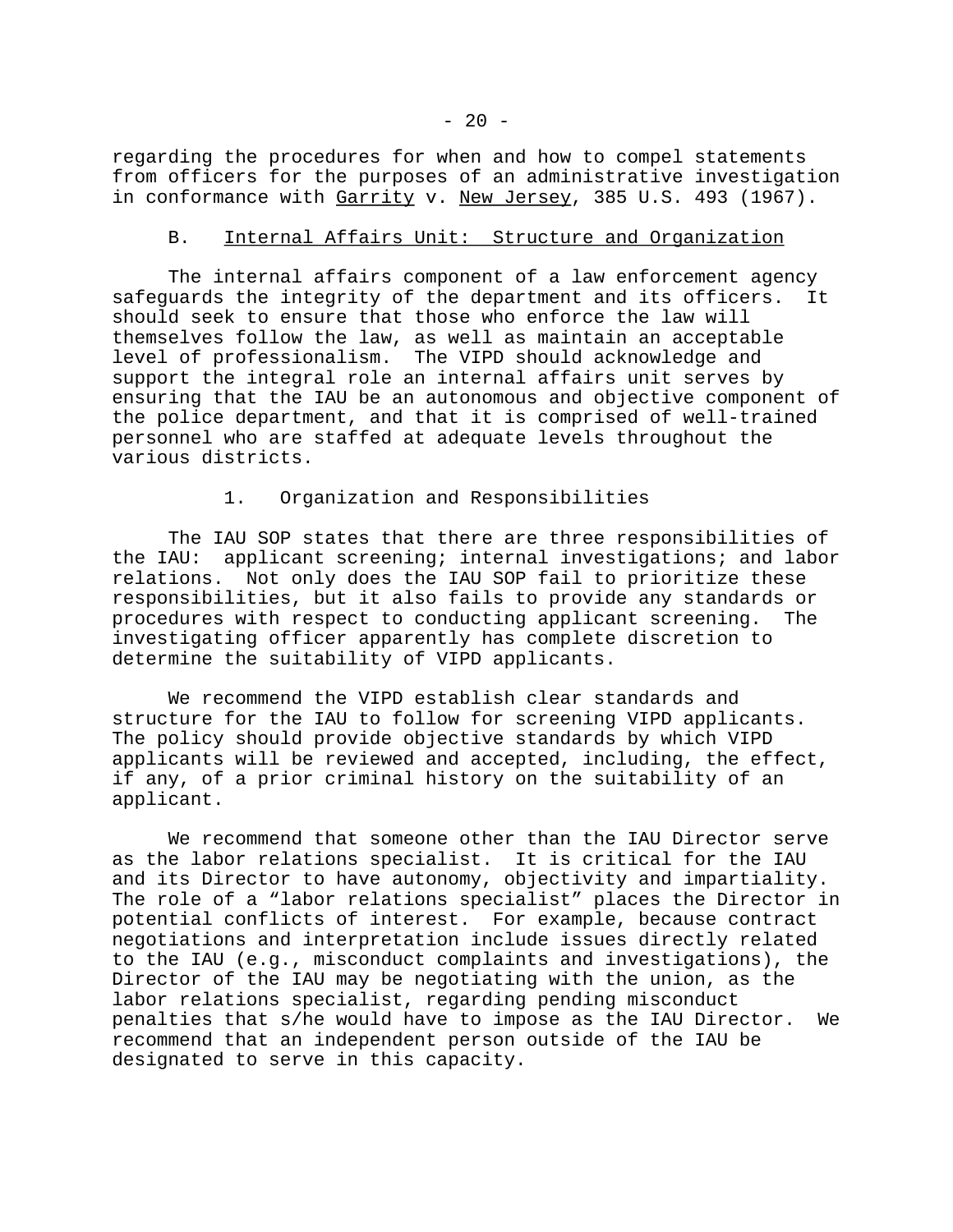### 2. Staffing and Training

The VIPD has no policy establishing selection criteria for IAU positions, nor are there recruiting or training procedures. Currently, the VIPD's Internal Affairs Bureau oversees two IAUs, which are comprised of different ranking supervisors and inconsistent staffing levels. For example, the St. Thomas/St. John IAU supervisor is a Sergeant, but the St. Croix IAU supervisor is a Corporal. The St. Thomas/St. John IAU's investigators are a Corporal and police officer, but the St. Croix IAU's investigators are a Corporal and two "agents." The IAU SOP does not provide an explanation for the different staffing levels or the distinction between an "agent investigator" and "police officer investigator."

We recommend that the VIPD develop a policy regarding selection criteria for IAU personnel, including recruiting and training procedures. An IAU component must be appropriately staffed and trained to handle investigative and administrative responsibilities. In selecting IAU personnel, their disciplinary histories must be taken into account to ensure that only officers with the highest ethical standards serve as investigators. IAU investigators should not be selected to investigate a particular matter if they had any involvement in the incident under review or whose relationship with an officer in question would create an appearance of bias or impropriety. The VIPD should offer incentives to encourage qualified officers to apply for IAU positions.

We recommend that the Districts for St. Thomas/St. John and St. Croix maintain consistent staffing, or, at least, require the equivalent rank for supervisory staff.

#### **VI. DISCIPLINE**

# **The VIPD should develop and implement a formal, structured and consistent system for determining and imposing discipline.**

Several of the areas of concern regarding the VIPD disciplinary system are directly related to the deficiencies in investigative procedures. For example, because there is no centralized tracking, it is possible for zone commanders to use their discretion to designate a charge against an officer as "minor" and summarily impose a verbal reprimand as the sole disciplinary action before the Deputy Chief of Police or the IAU ever learns about the complaint. (Chapter 8.3.5).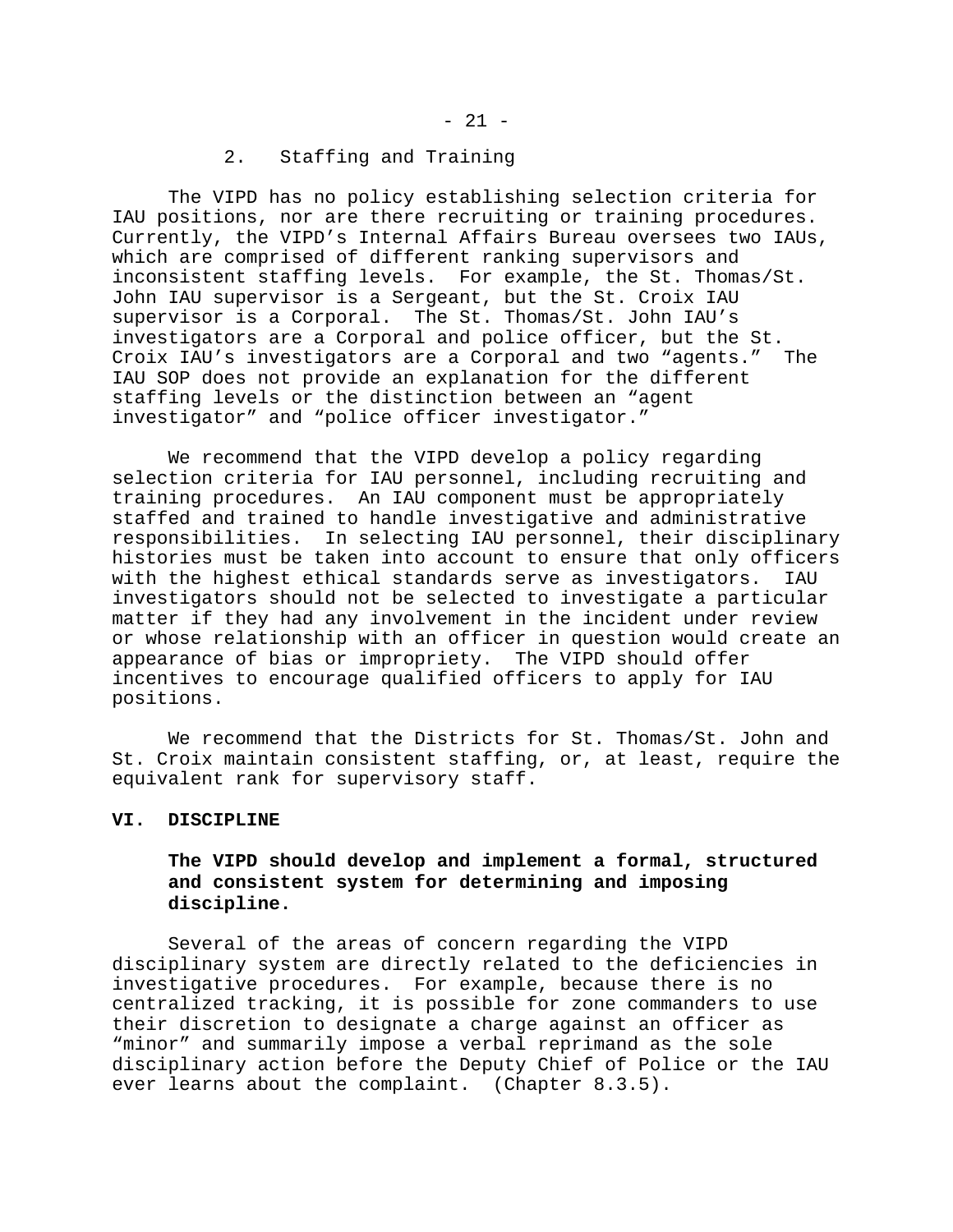We are concerned with the VIPD's short 50-day statute of limitations for instituting disciplinary action. Current VIPD policy requires disciplinary action to be instituted within 50 days from the date the alleged violation was committed or becomes known or should have become known to the department. No disciplinary action may be instituted after ninety (90) days following the alleged infraction. Based on our preliminary review of citizen complaint investigations, a number of complaint investigations may not have been thoroughly completed because of this short statute of limitations period. We recommend the VIPD explore its options to extend this statute of limitations period. Irrespective of the short statute of limitations period, VIPD's failure to complete investigations precludes the department from identifying potential system-wide issues, providing corrective training, and revising policies, as necessary. VIPD policy should identify clear time periods by which the various steps of a complaint adjudication process should be completed, from complaint receipt to the imposition of discipline, if any. Absent exigent circumstances, extensions should not be granted without the Police Commissioner's written approval and notice to the complainant. In the limited circumstances when an extension is necessary, appropriate tolling provisions should be outlined in the policy.

We recommend that the VIPD policy be revised so that no penalties, including verbal reprimands and counseling, be imposed without final authorization by the appropriate chain of command. The policy should include review and approval of any discipline by the chain of command and, ultimately, the Police Commissioner, before any discipline is imposed.

#### **VII. SUPERVISORY OVERSIGHT**

**VIPD command staff should examine and review officer conduct on a regular basis as a proactive measure to minimize and detect misconduct, and to identify training and policy issues.** 

#### A. Risk Assessment and Management

There is a lack of structured and formal oversight of VIPD officers by command staff. There do not appear to be regular review procedures formalized in policy. To the contrary, review of officer activity appears to be informal and ad hoc.

We recommend that the VIPD implement policies and procedures for VIPD supervisors to routinely review all aspects of VIPD officer conduct, including a review of: 1) all uses of force, as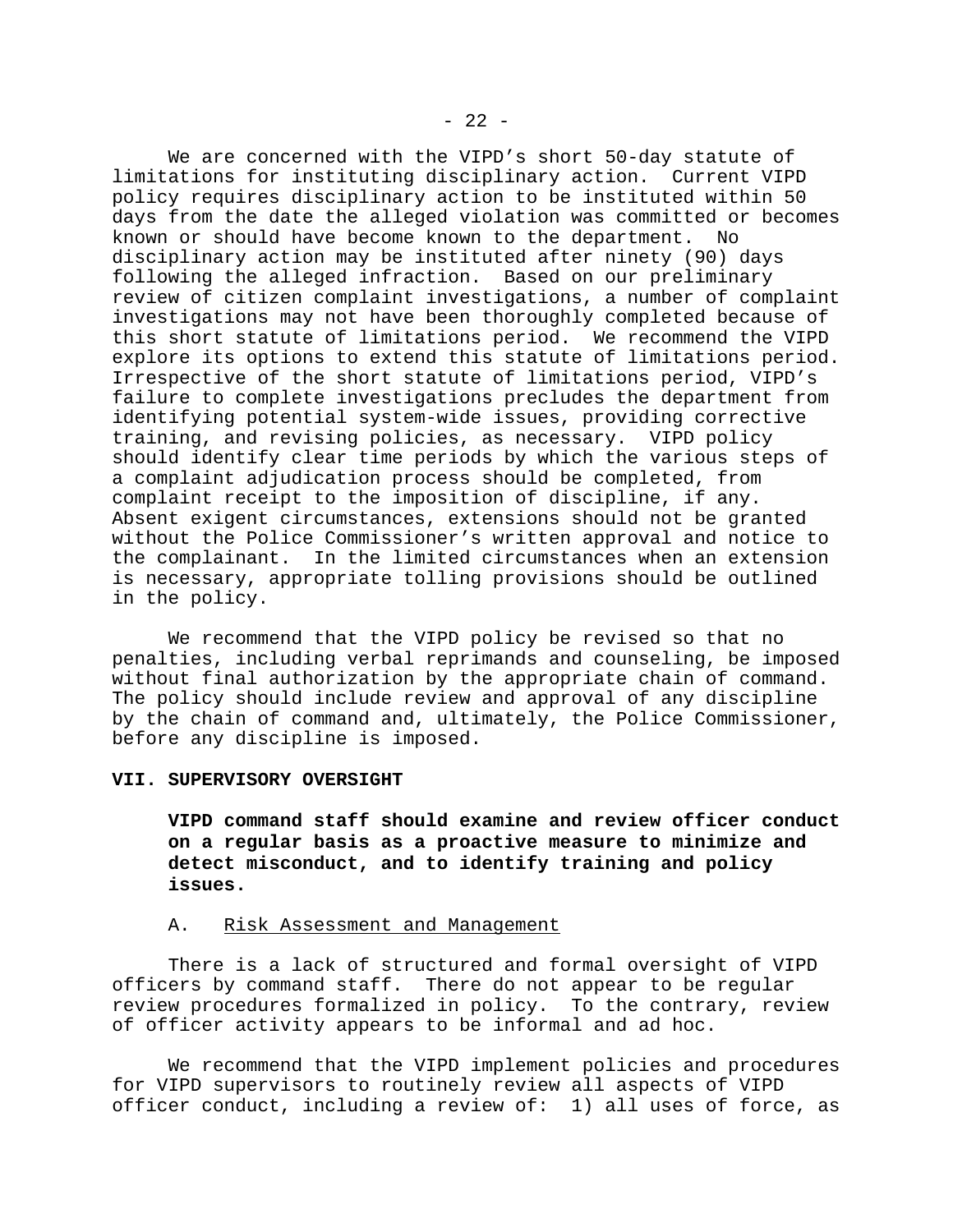set forth above; 2) probable cause for arrests and the appropriateness of charges filed; and 3) reasonable suspicion for stops and searches that do not result in an arrest.

We recommend that VIPD policy require supervisors to review and approve all arrest reports and searches and seizures, and to record their approval on the arrest or incident reports by handwritten or electronic signature. We recommend that the Police Commissioner, or his or her designee who will directly report to the Police Commissioner, meet annually with every VIPD officer to discuss his or her complaint history, if any, and to discuss any problems or concerns officers may have concerning the department.

#### B. Early Warning System

The VIPD does not have, but should adopt, a risk assessment system or an Early Warning System ("EWS") as an integral part of its risk management program. The VIPD can develop an EWS that is appropriate and applicable to its needs and size. Whether paperbased or computer-based, even a simple EWS would provide a useful assessment of each officer's conduct as well as the department as a law enforcement agency. We recommend that the VIPD implement policies and procedures to collect data on individual officers for the purpose of maintaining, integrating, and retrieving information necessary for effective supervision and management of VIPD personnel. The EWS should contain information on all investigations and complaints, including non-sustained complaints and complaints prior to final disposition, discipline and other corrective actions, uses of force, arrests and charges, searches and seizures, service calls, training, awards and commendations, sick leave, civil lawsuits and other items relevant to an officer's conduct. The VIPD can then use this data regularly and proactively to promote best professional police practices; improve accountability and management; manage the risk of police misconduct and potential liability; and evaluate and audit the performance of officers and units on a regular basis. We recommend that the VIPD require supervisors, including command staff, to review this data for every officer they supervise on a regular, predetermined basis, such as every quarter.

The policy implementing these recommendations should also establish guidelines regarding specific events that will trigger an additional supervisory review, such as a specific number of uses of force or citizen complaints within a discrete period. Once an officer has been selected for this additional review, a report should be prepared that details all use of force reports, formal and informal complaints, calls for service, sick leave,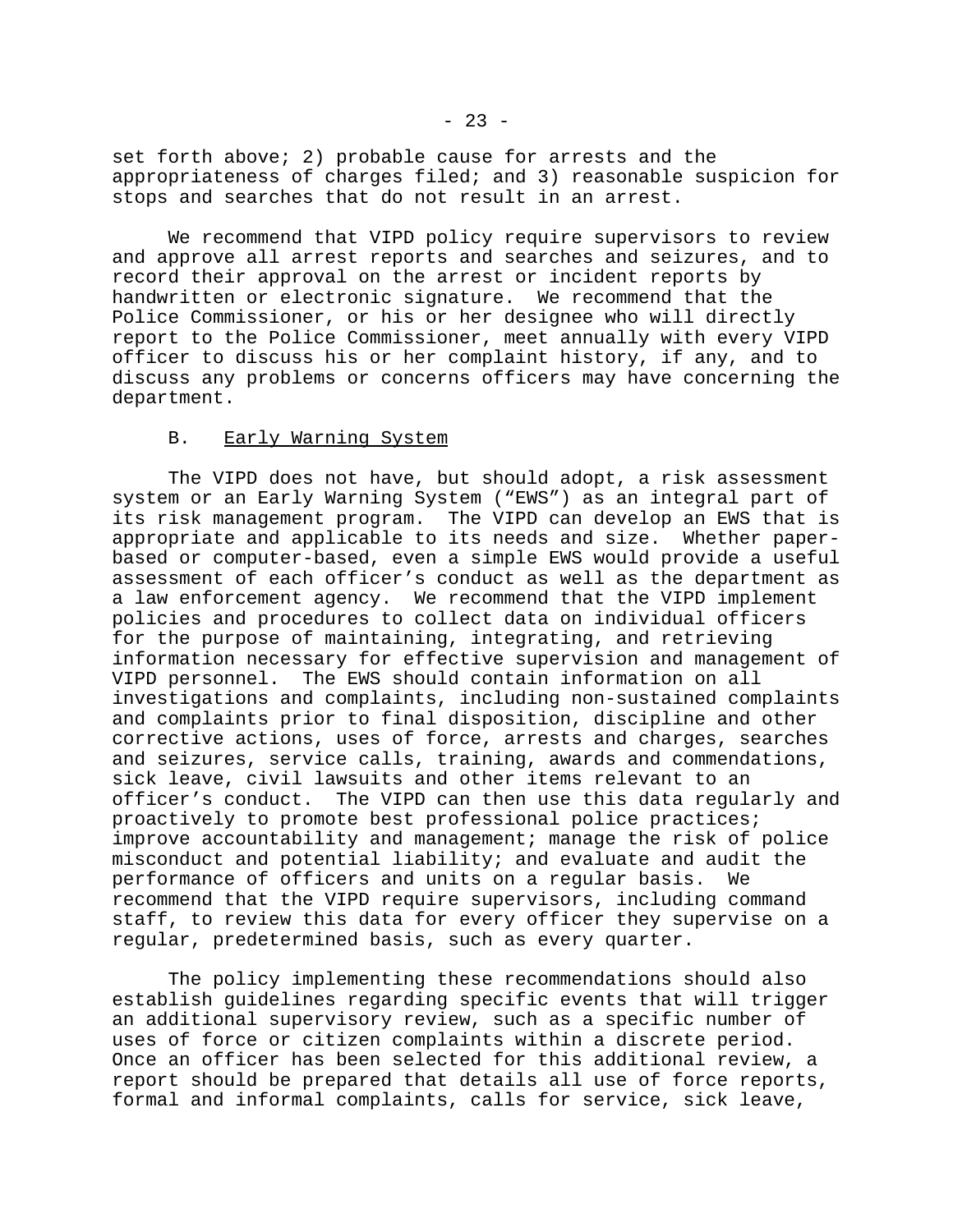counseling reports, civil lawsuits, and commendations pertaining to the officer within the past ten years. The officer's immediate supervisor and command staff should then meet to discuss the report and determine if any corrective action is warranted. The supervisor's and command staff's recommendations should then be forwarded to the Police Commissioner for his or her review and implementation. The effectiveness of the implemented recommendations should be determined by monitoring the officer and drafting written reports on the officer's conduct on a monthly basis. Both the supervisory recommendations and the written monthly report should be included in the officer's file.

We recommend that the VIPD consider utilizing peer reviews of the information contained in the reports by comparing complaints, use of force reports, and other pertinent information about a particular officer with similar information from other officers on the same patrol team or shift. In addition, the policy should provide explicit guidance to supervisory officers reviewing reports to ensure that patterns of possible misconduct are identified, analyzed and addressed properly by command staff. The aim of this process is to give supervisors valuable information that, if received early, could identify potential problem officers before misconduct actually develops.

#### **VIII. OFFICER TRAINING**

**The VIPD should develop comprehensive training programs for new and experienced VIPD officers.** 

#### A. Police Academy Training

Based on our investigation and discussions with the Director of Training, there are no standard curricula or lesson plans for training provided to new recruits.10 The VIPD's Recruit Rules and Procedures Manual ("Recruit Manual") does not contain any substantive information regarding police tactics, practices, procedures or protocol. The content of each subject matter area is left to the discretion of the instructor. There are no standards for selection of instructors, except that we were told that Assistant Attorneys General are requested to provide instruction on legal matters, such as search and seizure.

<sup>&</sup>lt;sup>10</sup> VIPD recruits attend a 26-week academy training along with other territorial law enforcement agencies, including the Territorial Marshals, Department of Planning and Natural Resources, and the Taxi Commission.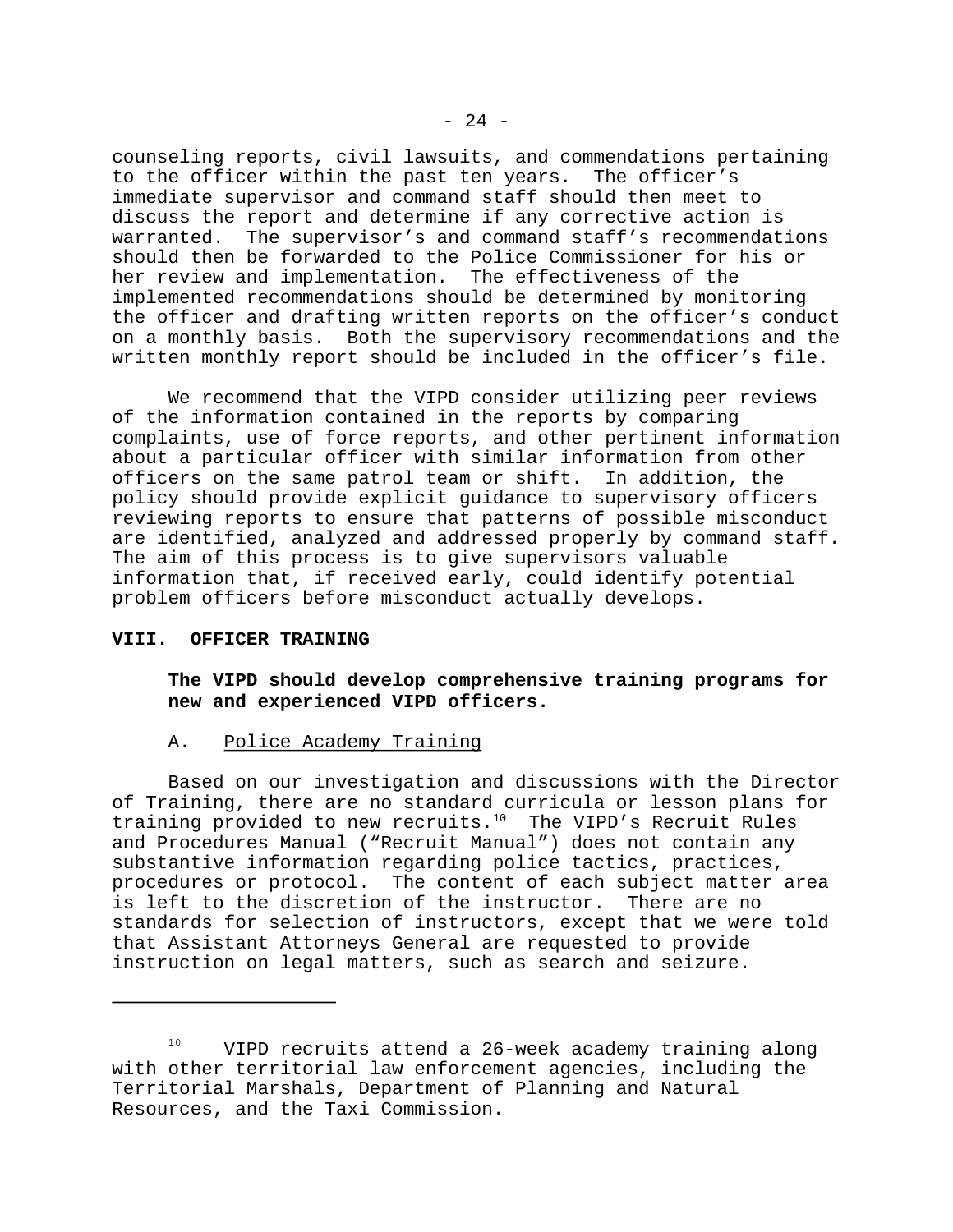Moreover, we understand that there is no standardized or formalized written examination that each recruit must pass. It is our understanding that each instructor creates his or her own test to determine the recruits' proficiency in the relevant subject matter area.

We recommend that the VIPD develop standardized curricula, lesson plans, and written tests for each section of a recruit's training at the police academy, including, but not limited to, use of force, Fourth Amendment and other constitutional requirements. This training should also include role-playing and interactive exercises regarding situational ethical and use of force scenarios, including de-escalation techniques, cultural diversity and community policing. The exercises should include training on interactions with persons from different racial, ethnic, and religious groups, persons of the opposite sex, persons of different sexual orientations, and persons with disabilities. The curricula and lesson plans should incorporate comprehensive and updated police practices and be approved by legal counsel and the Police Commissioner. There should be an approved, standardized and written examination at the end of the academy to measure an acceptable level of proficiency and competency in all areas covered by the training. Recruits should be required to pass the examination to become a VIPD officer. We recommend that all instructors receive certification to serve as instructors. This certification can be obtained through programs and seminars offered by various certifying agencies throughout the United States.

#### B. Field Training

 A structured field training program is essential for training new recruits. Field training for new officers is an integral component of any comprehensive officer training program, and minimizes the risk of officers engaging in problematic behaviors, including the use of excessive force.

Although the VIPD has a number of officers that are designated as Field Training Officers ("FTOs"), there is no policy, standard or procedure for selecting, training, or evaluating an FTO. FTOs are selected by the Territorial Chief. There are no written standards for an officer to qualify or to be selected as an FTO. It is our understanding that after graduation from the police academy, new recruits are assigned to an FTO for a probationary year. Although new recruits accompany an FTO on patrol, there is no structured field training program.

We recommend that the VIPD develop and implement a field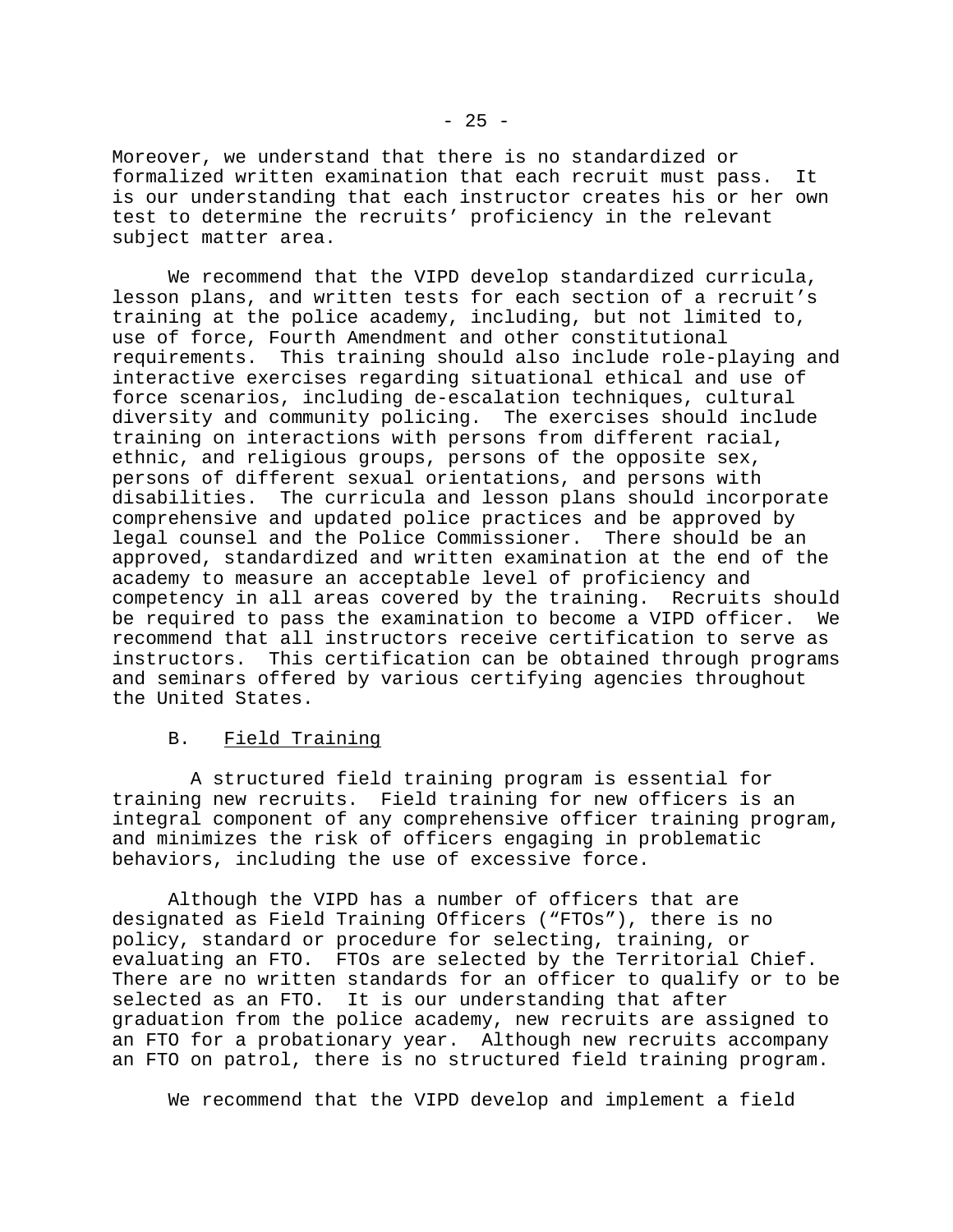training program. The field training program should utilize qualified FTOs to supervise and train new VIPD officers. FTOs should have at least three years experience on the VIPD. Additionally, FTO instructors should have completed a course on how to serve in that capacity. An FTO candidate's experience, complaint history and interpersonal skills should be considered as selection criteria. We recommend that the VIPD take measures to recruit and train qualified FTOs, including providing incentives to current officers to encourage them to apply to become FTOs. The VIPD should develop and implement a mechanism for evaluating FTOs and for removing FTOs who fail to perform adequately, and whose actions while serving as FTOs would have disqualified them from selection.

### C. In-Service Training

In addition to the absence of any formal training for new recruits after the police academy, VIPD does not have a structured training program for experienced officers.

We recommend that the VIPD develop and implement an inservice training program for all officers. Consistent with most police departments throughout the country, VIPD should provide in-service training that includes a minimum of 40 hours per year of training (excluding firearms re-qualification) on police topics, such as: use of force, firearms, defensive tactics, policies and procedures, current legal issues or other issues that are essential to police work, searches and seizures, legal developments and police integrity. The VIPD in-service training should include de-escalation techniques for interactions with persons with mental illness and those who may be under the influence of drugs or alcohol. We recommend that officers receive firearms training biannually for all service weapons used by VIPD officers. All VIPD personnel should receive training on the new complaint policy and procedures. We recommend that training be conducted by instructors who have been trained and certified to be instructors, and who are competent in the subject matter.

We note that one potential resource for the VIPD in establishing and improving in-service and field training officer programs may be the longstanding training and grant programs administered by other components of the Department of Justice, such as the Office of Justice Programs. While these programs are completely separate and independent of the Civil Rights Division's investigations, we would be pleased to provide you